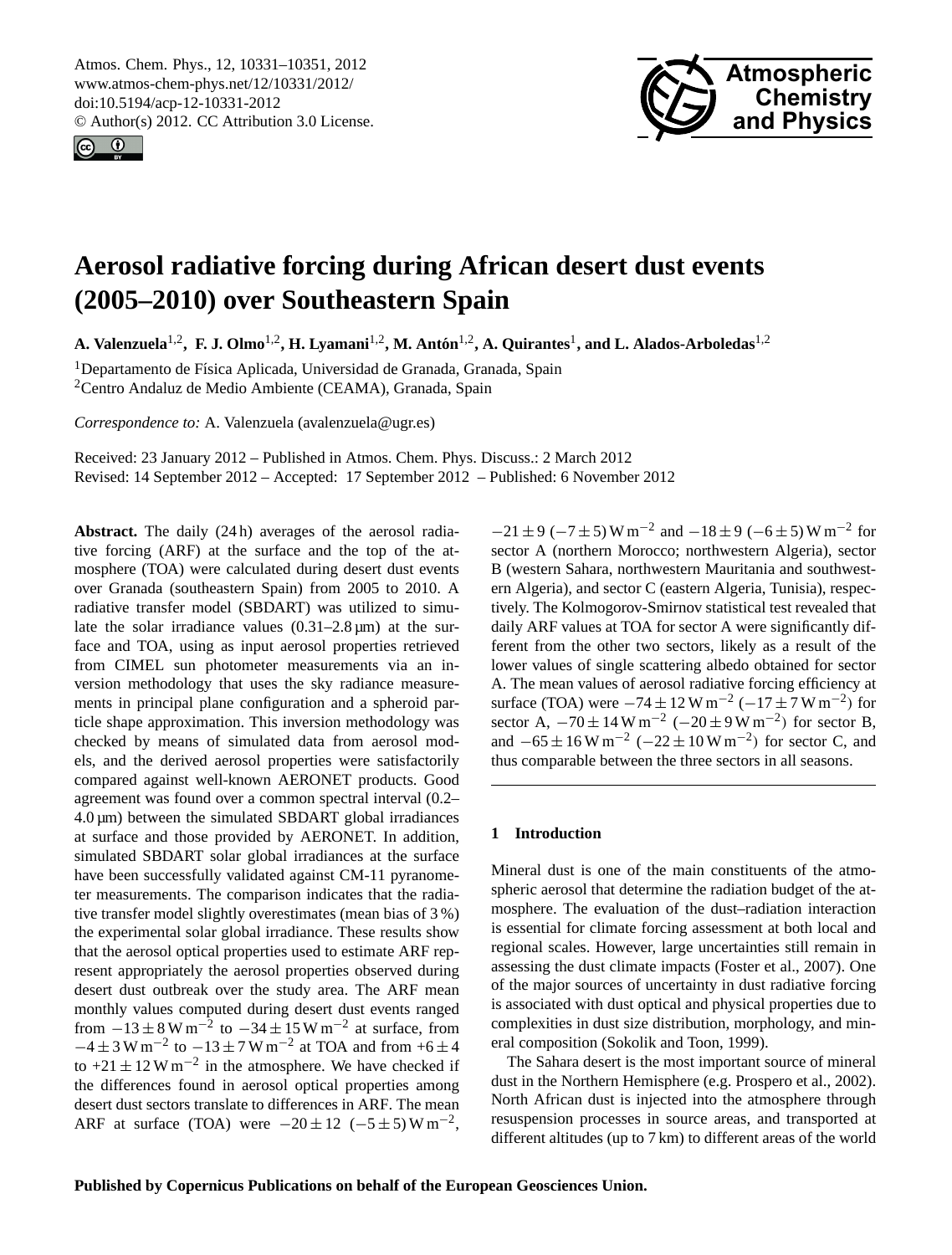(e.g. Tesche et al., 2009). Papayannis et al. (2008) reported more than 130 observation days of the horizontal and vertical extent of Saharan dust intrusions over Europe by means of a coordinated lidar network in the frame of the European Aerosol Research Lidar Network (EARLINET). They found that Saharan dust source regions play a key role in dust transport to Europe for the height layer between 3 and 5 km.

The Iberian Peninsula is frequently affected by African dust intrusions with large aerosol loads that modulate the aerosol climatology in different areas of this region, especially in southern Spain (e.g. Toledano et al., 2007; Cachorro et al., 2008; Rascado et al., 2008, 2009; Antón et al., 2012) and Portugal (e.g. Wagner et al., 2009). The sign and magnitude of the aerosol radiative forcing (ARF) associated with these intrusions depend on dust scattering and absorbing properties that are controlled by a number of properties such as dust size distribution, chemical composition, particle mixing state and shapes (e.g. Otto et al., 2009). Close to the source region mostly pure dust is found, but after long-range transport the aging of dust and mixing with other aerosol types modify the optical properties of desert dust (e.g. Bauer et al., 2011). Several studies have shown that mineral dust in the atmosphere is often mixed with anthropogenic aerosol (e.g. Kandler et al., 2007; Gangoiti et al., 2006). Recently, Rodríguez et al. (2011) showed that anthropogenic emissions from crude oil refineries and power plants, located on Northern African coasts, contribute to desert dust mixing with particulate pollutants. Hence, the contribution of anthropogenic particles emitted from such regions can be relevant during African dust outbreaks over Mediterranean sites. This fact is suggested by the relatively high Angström exponent  $(\alpha)$  values – measured after medium-long range dust transport in comparison with those obtained in source areas – and confirmed by analyses of chemical composition of ground-collected particles (e.g. Bellantone et al., 2008; Carofalo et al., 2008). Thus, several authors have pointed out the importance of taking into account the influence of anthropogenic particles on the direct radiative forcing associated with African desert dust intrusions over the Mediterranean basin and continental Europe (e.g., Gerasopoulos et al., 2003; Perrone and Bergamo, 2011).

In a recent paper, Valenzuela et al. (2012a) analyzed columnar aerosol radiative properties during African dust intrusions over Granada, reporting values of the single scattering albedo  $\omega(\lambda)$  smaller than those found at other locations – explained by the mixing of desert dust with absorbing particles from anthropogenic origin. Knowledge of the variability in absorption properties of these aerosol mixtures is particularly important for assessing the direct radiative forcing of these aerosol types (e.g. Garcia et al., 2011).

The shapes of dust particles are irregular (e.g. Koren et al., 2001; Muñoz et al., 2001). Theoretical studies of dust optical properties based on a spheroid polydispersion model have shown that dust properties can be substantially different from those obtained with Lorenz-Mie theory adopt-

ing spherical models (e.g. Mishchenko et al., 1997). Certain spheroidal shape parameterizations can substantially diminish the differences between experimental and modeled values of the atmospheric aerosol radiative forcing (Otto et al., 2009). Yang et al. (2007) estimated the influence of prolate spheroidal model particles on the radiation field and stated that the nonsphericity of particles affects short-wave radiation significantly, but has no impact on long-wave radiation. Pilinis and Li (1998) estimated the radiative forcing of prolate spheroidal model particles, and found that assuming such shapes can result in a radiative forcing up to three times larger than for spherical shapes when the solar zenith angle nears zero. These authors found that the assumption of particle shape is important for the upwelling scattered radiation, especially for small solar zenith angles and super-micron particles, and that the upward scattered radiation is underestimated when assuming spherical particles.

During recent years, different inversion methods have been proposed to retrieve aerosol microphysical properties using sun and sky radiance measurements in the almucantar or principal plane configurations (e.g. Nakajima et al., 1996; Vermeulen et al., 2000; Dubovik and King, 2000; Dubovik et al., 2002a, 2006; Olmo et al., 2006, 2008). Applying such methods to sky radiance and sun-photometric measurements in the almucantar configuration, many authors have presented results of columnar aerosol optical and microphysical properties (e.g. Dubovik et al., 2002b; Kubilay et al., 2003; Lyamani et al., 2006b; Tafuro et al., 2006; Olmo et al., 2006; Cachorro et al., 2008; Pinker et al., 2010; Eck et al., 2010; Garcia et al., 2011). However, few authors have presented optical properties retrieved using sky radiance measurements in the principal plane configuration (e.g. Li et al., 2004; Dubovik et al., 2006; Olmo et al., 2008; Valenzuela et al., 2012a,b). Sky radiance measurements in the solar principal plane have received less attention than almucantar sky radiance measurements due to the difficulties in data quality assurance. In fact, the AERONET network routinely distributes only almucantar retrievals. One of the major difficulties in retrieving aerosol properties from sky radiance in principal plane is the screening of partially cloud-contaminated data. Using almucantar measurements, these cloud-affected data can be detected by checking the symmetry of left and right almucantar scans. However, the symmetry criteria cannot be applied for principal plane observations and therefore, screening partially cloudy principal plane data is more difficult.

The sky radiance measurements in the principal plane allow us to obtain columnar optical and microphysical aerosol properties throughout the day, not just for large solar zenith angles as in the almucantar configuration. In this study we used the aerosol optical properties retrieved by the principal plane inversion method described by Olmo et al. (2008). This inversion method uses a spheroid particle model similar to that used in AERONET (Dubovik et al., 2006) to account for particle nonsphericity in modeling aerosol properties. A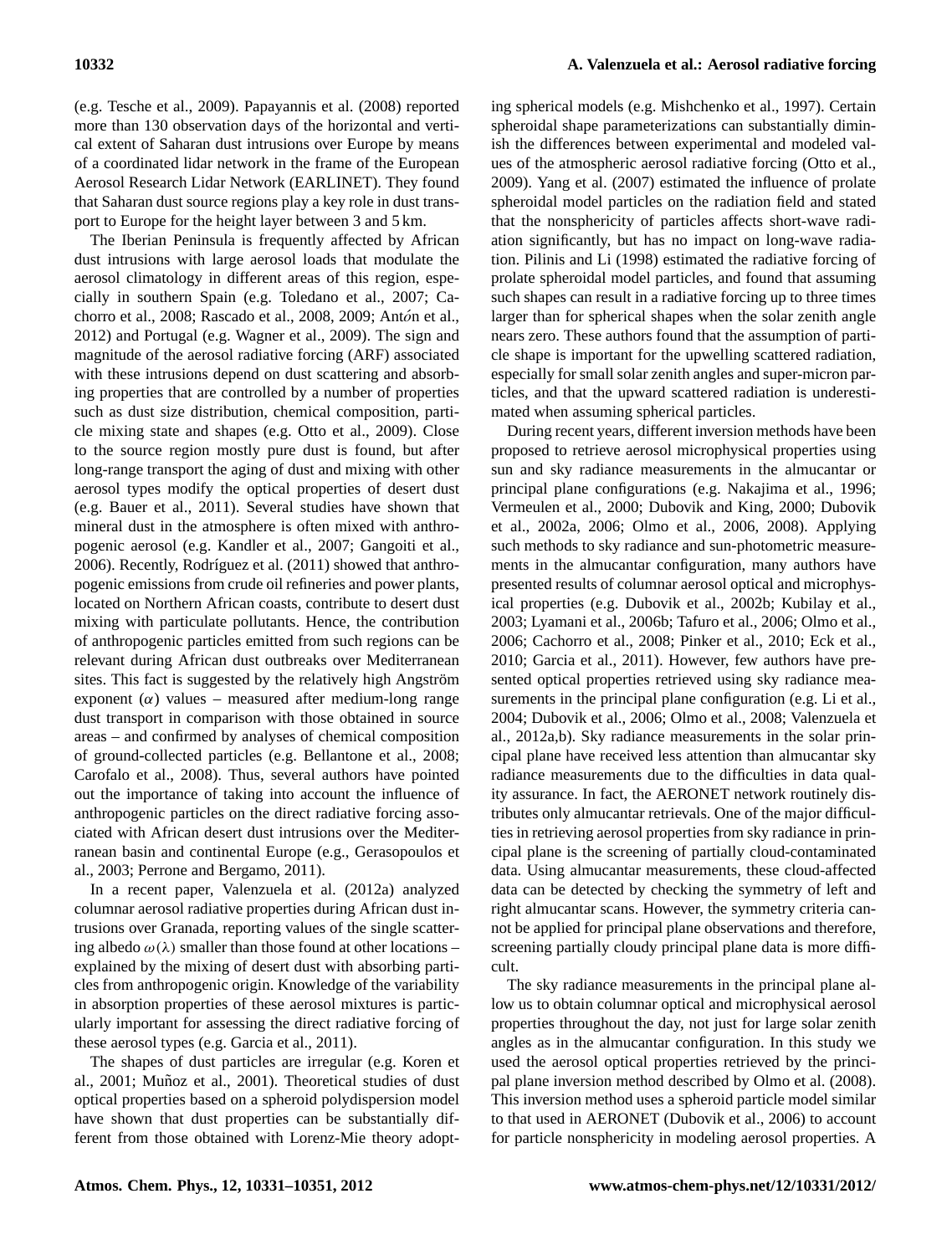similar spheroid model was used by Kobayashi et al. (2010) to retrieve optical properties of nonspherical aerosols using SKYRAD.PACK (Nakajima et al.,1996) in the almucantar configuration.

The main objective of this study is to quantify the aerosol radiative effect at the surface and TOA during African desert dust intrusions over Granada (southeastern Spain) from 2005 to 2010, on temporal scales ranging from daily to seasonal. In addition, the aerosol radiative forcing per unit of aerosol optical depth (aerosol radiative forcing efficiency) during these intrusions is analyzed according to the desert dust source.

This paper is structured as follows: Sect. 2 presents the experimental site and instrumentation used. Section 3 describes the methodology applied. Section 4 discusses the results. Section 5 summarizes the main conclusions. Appendix A presents sensitivity tests of the principal plane inversion method used in this work.

#### **2 Experimental site and instrumentation**

The instruments used in this study are installed at the Andalusian Center for Environmental Studies (CEAMA) in Granada  $(37.16°\text{ N}, 3.61°\text{ W}$  and 680 m a.s.l.). Granada, located in southeastern Spain, is a nonindustrialized, medium-sized city with a population of 300 000. The city is situated in a natural basin surrounded by mountains with altitudes over 1000 m. The near-continental conditions prevailing at this site are responsible for large seasonal temperature differences, providing cool winters and hot summers. The study area also experiences periods of low humidity regime, especially in the summer. The study area is about 200 km from the African continent, and approximately 50 km from the western Mediterranean basin. Due to its proximity to the African continent our study area is often affected by African dust intrusions (e.g. Lyamani et al., 2005a, 2006a; Olmo et al., 2006, 2008; Valenzuela et al., 2012b).

Column-integrated characterization of the atmospheric aerosol has been performed by means of a sun photometer CIMEL CE-318-4 included in the AERONET network (Holben et al., 1998). This sun photometer makes direct sun measurements with a 1.2° full field of view at 340, 380, 440, 670, 870, 940 and 1020 nm. The full-width of the interference filters at half-maximum are 2 nm at 340 nm, 4 nm at 380 nm and 10 nm at all other wavelengths. In addition, the CIMEL instrument performs sky radiance measurements, both in almucantar and principal plane configurations, at 440, 670, 870 and 1020 nm. Calibrations of this instrument were performed by the AERONET-RIMA network, and assumed calibration errors are lower than 5 %. More details about this instrument are given by Holben et al. (1998).

Torres (2012) analyzes error sources in sky radiance measurements like those associated with pointing or field of view. The pointing errors, due to motor degradation and misalignments, depend on the scattering angle, being in the range 0–

0.4◦ for middle latitude stations. According to Torres (2012), these pointing errors can affect more strongly the principal plane (especially the vertical error) than the almucantar measurements. On the other hand, errors in radiance measurements associated with the field of view are small or negligible. The effect of these errors on the retrieval procedure will be discussed in Sect. 3.4.

Solar global irradiance measurements in the  $0.31-2.8 \,\mu m$ range were obtained by a CM-11 pyranometer (Kipp and Zonen, Delft, Netherlands). The CM-11 complies with the specifications for the first-class WMO classification of this instrument (resolution better than  $\pm 5 \text{ W m}^{-2}$ ). This instrument has been periodically calibrated at the study site using a reference CM-11 instrument which is only used for intercomparison purposes. Four intercomparisons were performed between March 2005 and June 2010, with variations smaller than 1 % for the entire measurement period, showing the great stability of the instrument used in this study.

An All-Sky Imager, developed by the GFAT (Atmospheric Physics group of the University of Granada), was used to routinely obtain images of the whole sky dome in the daytime. This instrument has been used for cloud cover and atmospheric aerosol characterizations (Cazorla et al., 2008, 2009). The All-Sky Imager is a custom adaptation of a scientific CCD camera, using a digital color video camera mounted with a fish-eye lens (180◦ FOV) pointing at the zenith.

In this paper we used the data set registered during the desert dust events over Granada (southeastern Spain) from 2005 to 2010.

## **3 Methodology and data**

# **3.1 Inversion method**

The inversion method of Olmo et al. (2008) used in this study is based on the original method developed by Nakajima et al. (1996), SKYRAD.PACK, that gives the option to invert the almucantar or the principal plane sky radiance measurements. Whereas the original method is based on a spherical particle assumption, desert dust particles have nonspherical shapes, so Olmo et al. (2008) updated the SKYRAD.PACK code with a spheroid-based model to account for particle nonsphericity in modelling aerosol properties. Furthermore, these authors implemented an iterative procedure to derive the aerosol refractive index and other aerosol parameters. A detailed description of the inversion method used in this study is given below.

The inversion method uses as input data the spectral aerosol optical depths, derived from sun photometer extinction measurements by using Beer-Bouger-Lambert law given by

$$
V(\lambda) = V_o(\lambda) \exp(-m_o \tau_{ext}(\lambda))
$$
 (1)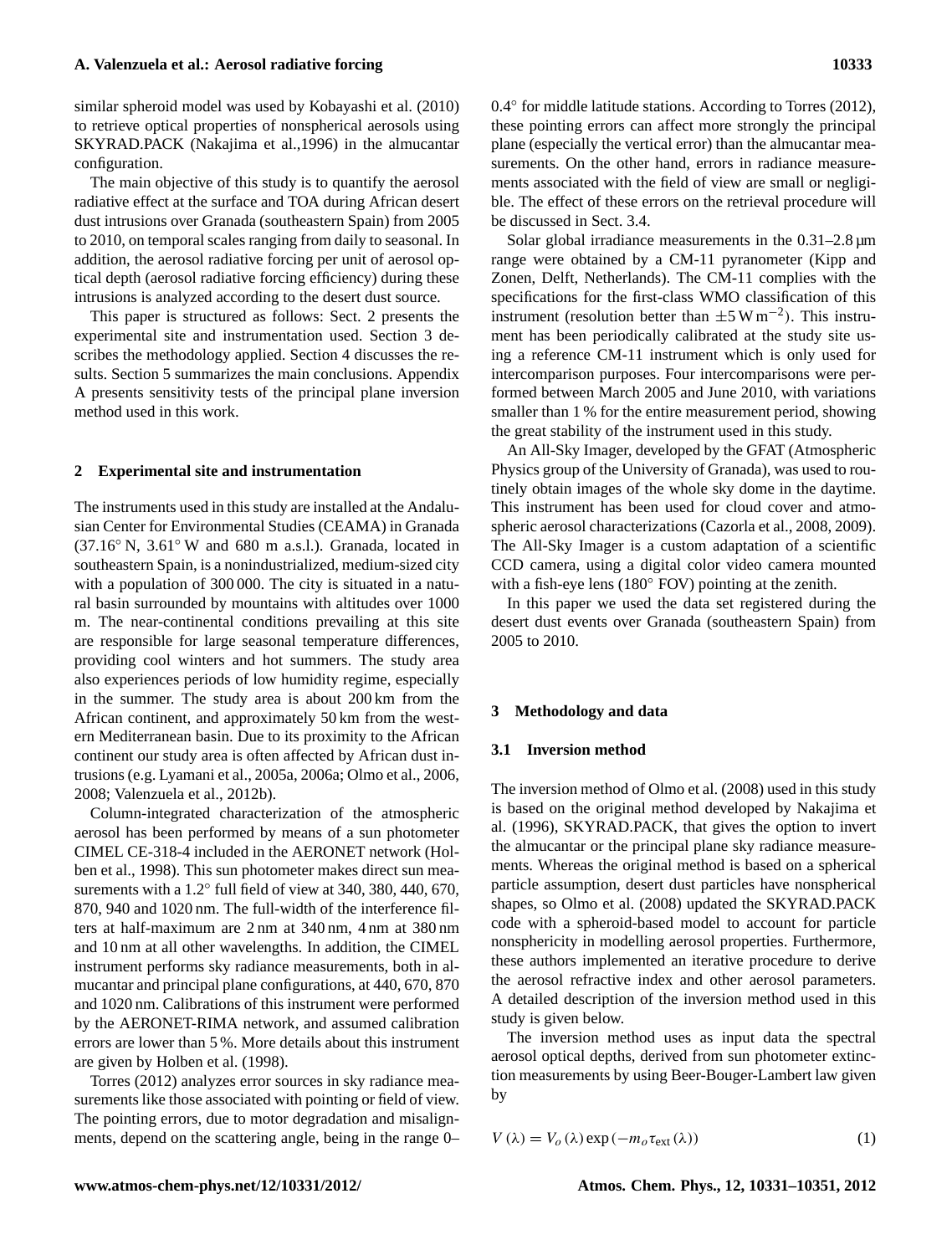where  $V(\lambda)$  is the signal measured by the sun photometer,  $V<sub>o</sub>(\lambda)$  is the calibration constant,  $m<sub>o</sub>$  is the optical air mass and  $\tau_{\rm ext}(\lambda)$  is the total atmospheric optical depth. Calibration of the sun photometer used in this study was performed annually by the AERONET-RIMA network.

Using Eq. (1),  $\tau_{ext}$  ( $\lambda$ ) is derived from direct sun photometer measurements using the appropriate calibration constants provided by AERONET (linear rate change in time is assumed for calibration constants). Therefore, the spectral aerosol optical depth,  $\tau_a$  ( $\lambda$ ), is obtained by subtracting the Rayleigh optical depth as well as the optical depths for  $O_3$  and  $NO_2$  from  $\tau_{ext}$  ( $\lambda$ ) following the methodology described by Alados-Arboledas et al. (2003, 2008). Ozone content is obtained from an OMI instrument on board the AURA satellite [\(http://aura.gsfc.nasa.gov/instruments/omi.](http://aura.gsfc.nasa.gov/instruments/omi.html) [html\)](http://aura.gsfc.nasa.gov/instruments/omi.html). The  $NO<sub>2</sub>$  content used is 0.00017 cm-atm given by Kneizys et al. (1988) for mid-latitudes atmosphere. The total estimated uncertainty in  $\tau_a$  ( $\lambda$ ) is of  $\pm 0.01$  for  $\lambda > 440$  nm and  $\pm 0.02$  for shorter wavelengths (Alados-Arboledas et al., 2003).

In addition, for more accurate aerosol property retrievals, the inversion code uses as input the monochromatic sky radiance normalized by the monochromatic direct solar irradiance,  $R(\Theta, \lambda)$ , instead of the monochromatic sky radiance; the latter is a magnitude less affected by interference-filter degradation of sun photometers, and can be more accurately determined. The  $R(\Theta, \lambda)$  is given by

$$
R(\Theta, \lambda) = \frac{E(\Theta, \lambda)}{F_{\lambda} m_o \Delta \Omega} = \omega(\lambda) \tau_{ext}(\lambda) P(\Theta, \lambda) + q(\Theta, \lambda)
$$
  
=  $\beta(\Theta, \lambda) + q(\Theta, \lambda)$  (2)

where  $E(\Theta, \lambda)$  is the monochromatic sky radiance (Wm<sup>-2</sup>  $\mu$ m<sup>-1</sup> sr<sup>-1</sup>);  $F_{\lambda}$  is the monochromatic direct solar irradiance (Wm<sup>-2</sup>µm<sup>-1</sup>);  $\Delta\Omega$  is the solid view angle of the sky radiometer;  $\omega(\lambda)$  and  $P(\Theta, \lambda)$  are the total single scattering albedo and phase function at scattering angle  $\Theta$ ;  $\beta$ ( $\Theta$ ,λ) is the total differential scattering coefficient (single scattering term), that is the sum of the scattering coefficients for aerosol and molecules; and  $q(\Theta, \lambda)$  is the multiple-scattering contribution.  $E(\Theta, \lambda)$  and  $F_\lambda$  are obtained from sun photometer measurements using the calibration constants provided by AERONET-RIMA.

In the solution approach of Eq. (2), atmospheric layers are characterized by their optical depth, single scattering albedo and phase function. The scattering properties of an atmospheric aerosol layer are modelled by averaging single-particle properties. To derive the solutions, the SKYRAD.PACK code uses the spherical approximation for single-particle properties. However, in the modified version used in this study (Olmo et al., 2008), the aerosol singlescattering term,  $\beta(\Theta, \lambda)$  and  $\tau_{ext}(\lambda)$ , are defined as functions of the volume size distribution of randomly oriented polydisperse spheroids (e.g. Dubovik et al., 2006):

$$
\beta(\Theta, \lambda) = \tau_{scat}(\lambda) P(\lambda, \Theta) = \int_{\ln \epsilon_{\text{min}}}^{\ln \epsilon_{\text{max}} \ln r_{\text{max}}} \frac{C_{scat}(\lambda, \Theta, n, k, \varepsilon, r)}{v(r)} \cdot \frac{dn(\varepsilon)}{d \ln(\varepsilon)} \frac{dV(r)}{d \ln r} d \ln r d \ln \varepsilon \tag{3}
$$

$$
\tau_{\text{ext}}(\lambda) = \int\limits_{\ln \varepsilon_{\text{min}}}^{\ln \varepsilon_{\text{max}} \ln r_{\text{min}}} \int\limits_{\ln r_{\text{min}}}^{\ln \varepsilon_{\text{ext}} \left(\lambda, n, k, \varepsilon, r\right)} v(r)
$$

$$
\cdot \frac{dn(\varepsilon)}{d\ln(\varepsilon)} \frac{dV(r)}{d\ln r} d\ln r d\ln \varepsilon \tag{4}
$$

where  $\varepsilon$  is the axis ratio of the spheroid and r the radius of a volume-equivalent sphere (same volume as the spheroid);  $\tau_{\text{scat}}$  and  $\tau_{\text{ext}}$  are the scattering and extinction optical depths;  $C_{\text{scat}}$  and  $C_{\text{ext}}$  are the scattering and extinction cross sections;  $n$  and  $k$  are the real and imaginary parts of the refractive index; v(r) is the volume of the particle with radius r; *dV/d*lnr is the volume size distribution; and  $dn(\varepsilon)/d\ln\varepsilon$  is the distribution of the spheroid axis ratios.

For computational convenience, the integration of Eqs. (3) and (4) can be approximated by using the kernel matrices  $K_{\text{ext}}$  and  $K_{\text{scat}}$ :

$$
\beta(\Theta, \lambda) \approx \sum_{p,s} \frac{dn(\varepsilon_p)}{d \ln \varepsilon} \frac{dV(r_s)}{d \ln r} K_{\text{scat}}(\Theta, \lambda, n, k, \varepsilon_p, r_s) \tag{5}
$$

$$
\tau_{\rm ext}(\lambda) \approx \sum_{p,s} \frac{dn(\varepsilon_p)}{d\ln \varepsilon} \frac{dV(r_s)}{d\ln r} K_{\rm ext}(\lambda, n, k, \varepsilon_p, r_s)
$$
(6)

where  $dn(\varepsilon_p)/d\ln \varepsilon$  and  $dV(r_s)/d\ln r$  are the values of the size distributions *dV*(ε)*/d*lnε and *dV*(r)*/d*lnr given at discrete logarithmically equidistant points.

The kernels can be precomputed, and their dependence on  $n$  and  $k$  can be parameterized by a look-up table covering the range of expected values. The original SKYRAD.PACK code uses precalculated kernels for spherical particles for simulating particle scattering. However, for more accurate simulations of scattering by nonspherical particles, the modified inversion code utilised in this study uses the precalculated kernels for randomly oriented prolate and oblate spheroids instead of spheres (Olmo et al., 2008). For the calculation of the kernels for spheroids, the EBCM, or T-matrix theory (Waterman, 1971) has been used. Convergence procedures have been set so that phase matrix elements are calculated with an accuracy of  $10^{-3}$ ; cross sections are accurate to within one part in  $10^4$  (Mishchenko, 1993). The kernel matrices for randomly oriented prolate and oblate spheroids were calculated for 74 scattering angles, from 0 to 180 $\degree$  using equiprobable distributions, following the recommendations of Dubovik et al. (2002a, 2006). These authors showed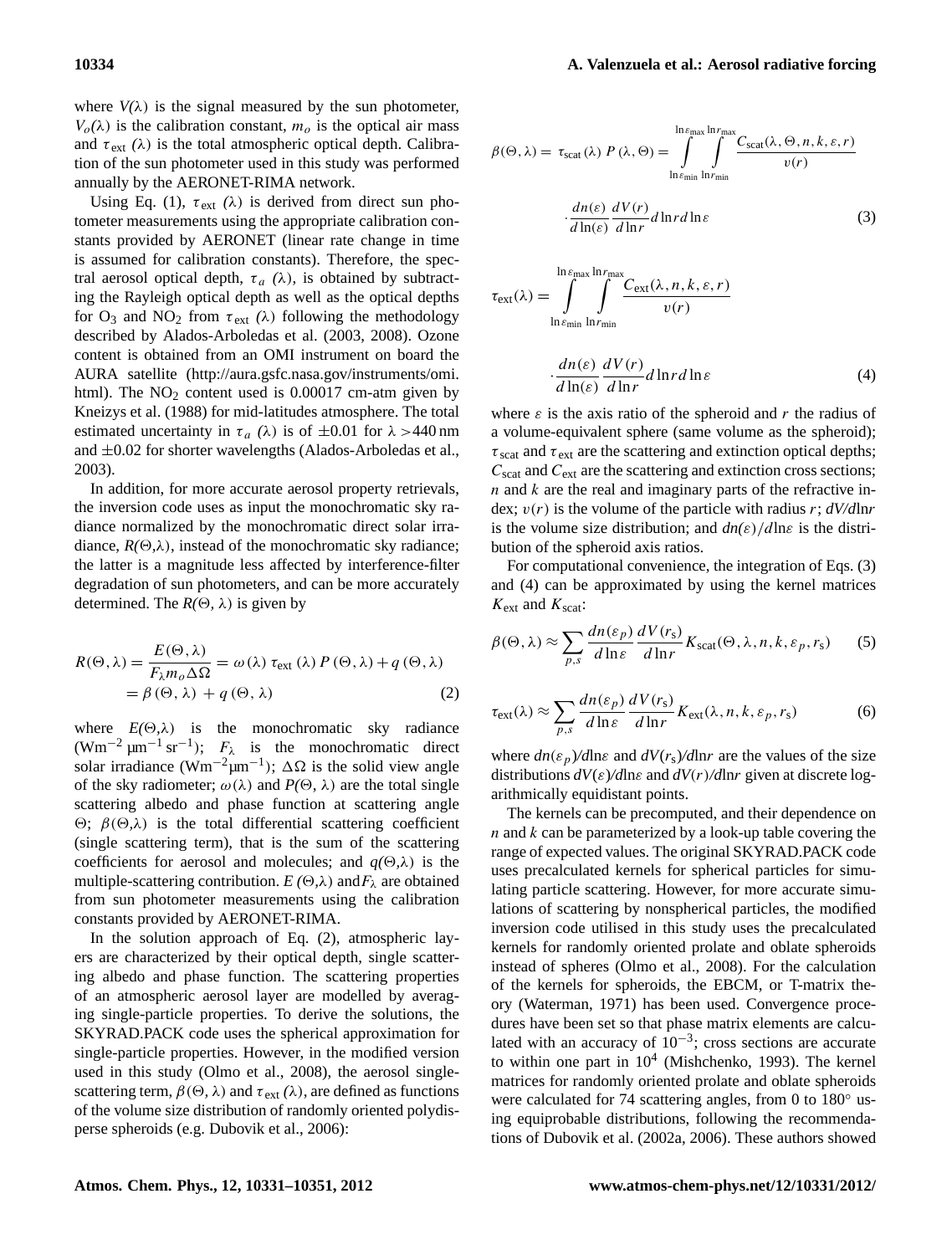that using the assumption of an equal presence of prolate and oblate spheroids improves the retrieval stability. Actually, the kernel matrices used in the inversion method of Olmo et al. (2008) cover the following range of aerosol parameters:

 $1.33 \le n \le 1.6$ 

 $0.0005 \leq k \leq 0.64$ 

$$
0.3 \leq \varepsilon \leq 3.0
$$

 $0.01 \leq x (= 2\pi \cdot r/\lambda) \leq 148.9.$ 

Stable performance of the T-matrix code depends on  $\varepsilon$ and  $x$ , and the T-matrix code becomes numerically unstable for spheroids with  $\varepsilon \sim 2-2.4$  and size parameters x larger than about 60. This is a serious limitation of the precalculated kernel matrices used in the retrieval procedure proposed by Olmo et al. (2008). These limitations restrict the principal plan retrievals to the particle size range of 0.05  $\leq r \leq 7$  µm for  $\lambda$  from 0.44 to 1.02 µm. Future improvements of the method used in this study using other methods such as the geometric-optics-integral-equation method (e.g. Yang and Liou, 1996) are needed to generate the kernel matrices of elongated and flattened spheroids for larger x.

In any case, the aerosol property retrievals used in this study were obtained during Saharan dust intrusions over Granada (far from Saharan dust sources). Therefore, dust particles with very large sizes are not expected to reach the study area due to the deposition processes during the long path way travelled by these particles. Thus, in spite of the inversion limitations, the aerosol properties used in this study are expected to be of reasonable accuracy.

For retrieving the effective columnar aerosol properties (size distribution, single scattering albedo and asymmetry parameter) by the principal plan inversion method, Eq. (3) is iteratively inverted, using as input  $R(\Theta, \lambda)$ ,  $\tau_a(\lambda)$  and varying the refractive index to determine  $\beta(\Theta,\lambda)$ . The  $R(\Theta,\lambda)$  and  $\tau_a(\lambda)$  are derived from sun photometer experimental measurements. It is noted that  $\tau_a$  ( $\lambda$ ) is kept fixed in the iterative process. In each iteration the algorithm computes the effective volume size distribution,  $V(r)$ , by inversion of  $\tau_a$  ( $\lambda$ ) and  $\beta(\Theta,\lambda)$ , and uses this computed distribution to simulate  $R'(\Theta,\lambda)$ , which is compared with the experimental  $R(\Theta,\lambda)$ to evaluate the relative root mean square error (RMSE). For the initial guess in the iterative process the algorithm uses  $\beta^{(1)}(\Theta,\lambda) = R(\Theta,\lambda)$ . The process is repeated until the RMSE differences between measured and simulated normalized sky radiances and aerosol optical depths are less than 10 % and 5 %, respectively. In this method the refractive index is assumed invariant with wavelength. The real part of the refractive index used in the iterative process is varied within the range 1.33–1.6 in 0.02 steps, while the imaginary part is varied over the range 0–0.01 in 0.0005 steps, covering the expected range of refractive indices for diverse aerosol mixtures (e.g. D'Almeida et al., 1991). The output of the retrieval



Fig. 1. All-sky image registered on:  $\overline{(a)}$  6 October 2010 at 10:15 h GMT: cloudless; **(b)** 7 October 2010 at 10:15 h GMT: clouds; and **(c)** normalized principal plane sky radiances at 670 and 1020 nm derived for the two situations.

algorithm includes the aerosol columnar size distribution, the refractive index, the single scattering albedo and asymmetry parameter for which the RMSE differences between measured and calculated radiances and aerosol optical depths are minimal.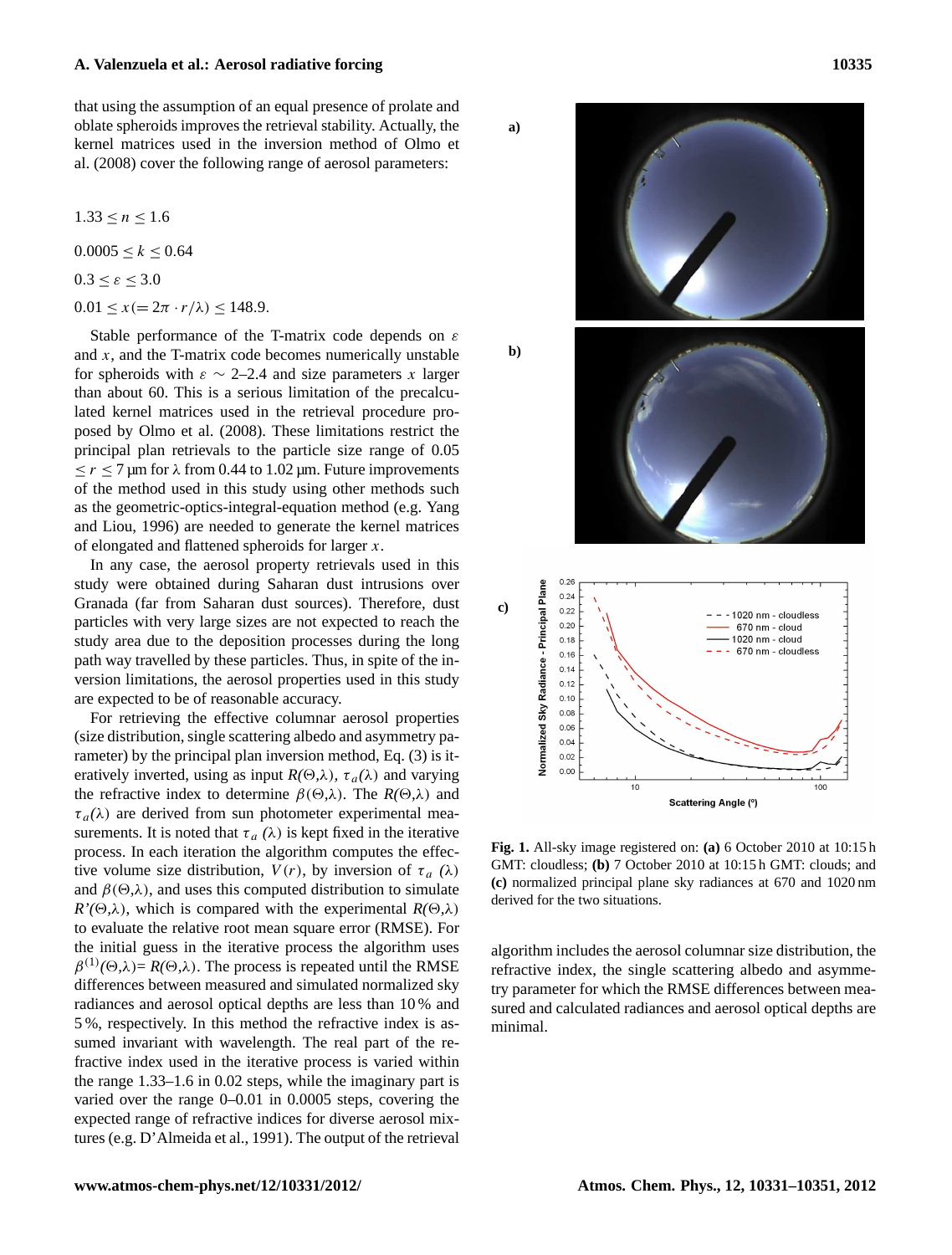

**Fig. 2. (a)**  $\tau_a$ (670 nm) provided by AERONET vs the data computed by our methodology. **(b)** and **(c)** Frequency distributions of the absolute differences between  $\omega$ (670 nm) and  $g$ (670 nm) provided by AERONET and computed by the Principal plane inversion algorithm.

In Appendix A we show the accuracy assessment of individual retrievals analyzed using this principal plane inversion method.



Fig. 3. (a)  $\omega$ (440 nm) and (b) g(440 nm) evolutions derived by AERONET code (Level 2.0 data) and by the Principal plane inversion code at Granada (23 June 2008).

## **3.2 Data quality control criteria**

threshold screening test, we take only data within three stan-Following the procedure proposed by Olmo et al. (2008), to eliminate cloud-contaminated aerosol optical depths, and the corresponding principal plane sky radiance measurements, first we applied the triplet stability criteria (Smirnov et al., 2000) to the spectral extinction data measured at the beginning of the principal plane scan. Even if data pass the dard deviations of the mean in order to further reduce uncertainties induced by cloud contamination. In fact, high differences between two consecutive values of  $\tau_a(\lambda)$  data are usually associated with passing clouds or aerosol inhomogeneities. In addition, the possible influence of thin clouds and spatially inhomogeneous clouds, which are difficult to completely eliminate and could contribute to the sky radiance errors, have been considered. Thus, we have obtained a smoothed principal plane sky radiance data set by applying a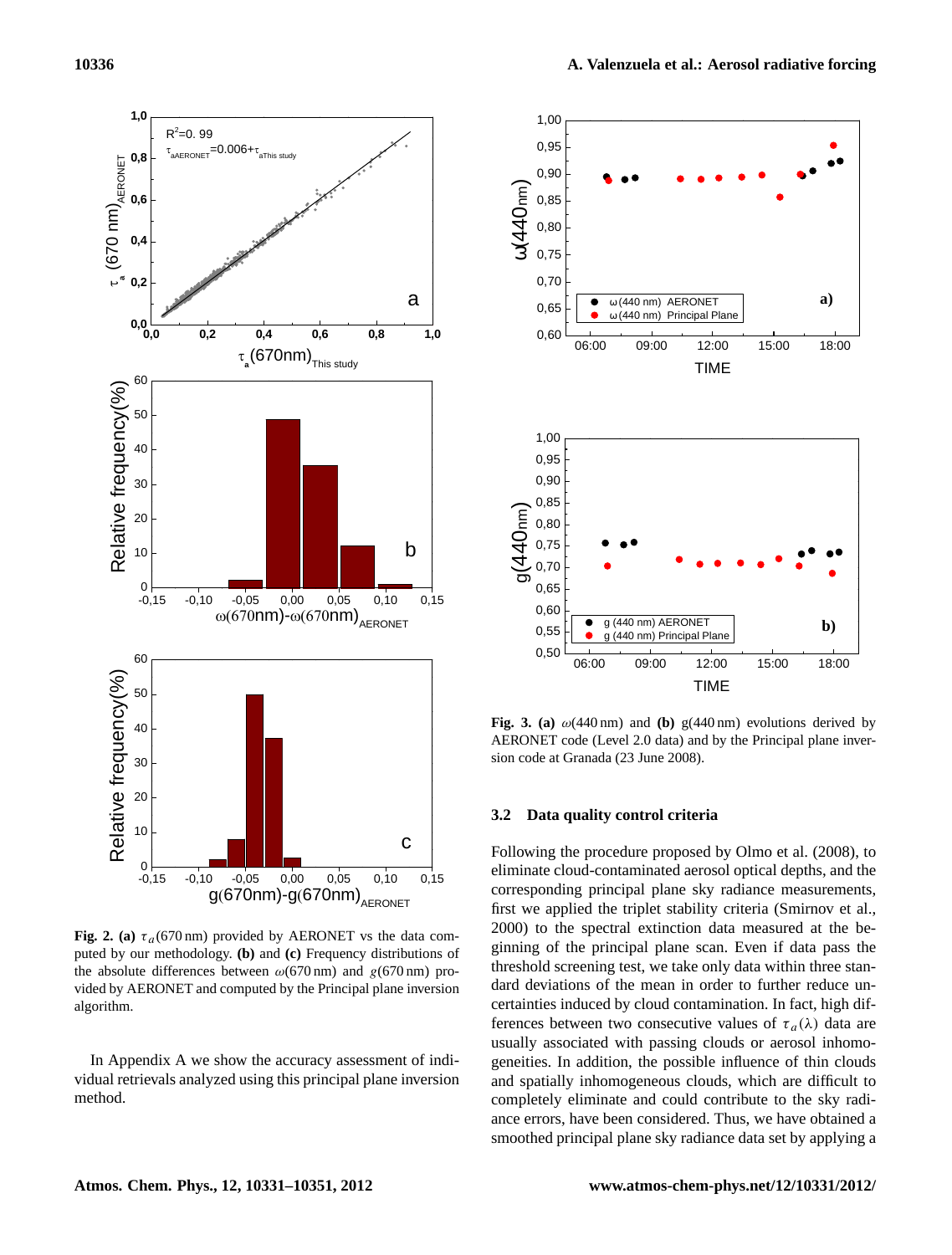moving-average smoothing algorithm with a sliding window of five-point width. If the maximum difference between the smoothed and the initial sky radiances set (point to point) was higher than the threshold, 5 % the data were rejected. Also, if the number of scattering angles in the measured sky radiance distributions was less than 20, the measurement record was eliminated. In addition, in order to accept a principal plane inversion as valid, the relative differences (residuals) between the measured and computed normalized sky radiances must be less than 10 %. Finally, to eliminate those cloud-contaminated sky radiances that passed the previous filters, we used a supervised inspection of sky images acquired with an All-Sky Imager (e.g. Cazorla et al., 2008). In this sense, the methodology is not completely automatic.

According to our experience, the cloud screening procedure presented above is very effective for removing cloudcontaminated data. For example, Fig. 1 (a, b) shows the allsky images registered for two consecutive days at the same hour (6 October 2010 at 10:15 h GMT, representing a cloudless situation, and 7 October 2010 at 10:15 h, representing a cloudy condition). Also, Fig. 1c shows the evolution of the normalized principal plane sky radiances measured during these two situations. As can be seen on 7 October, there is an abrupt change in the spectral normalized sky radiance at scattering angles around 100°, which was associated with clouds (Fig. 1b). The normalized sky radiance data measured in this case were successfully identified as cloud-affected data by the cloud screening algorithm used in this work. As expected, sky radiance data measured on 6 October (cloudless case) passed this cloud screening procedure.

#### **3.3 Detection of desert dust days**

African dust intrusions over our study area during the period 2005–2010 have been confirmed by the CALIMA network [\(www.calima.ws\)](www.calima.ws). For detecting the African desert dust intrusions over the Iberian Peninsula, CALIMA uses the models SKIRON, BSC-DREAM, NAAPs and HYSPLIT4 backtrajectory analyses (Draxler et al., 2003), as well as synoptic meteorological charts, satellite images, and surface data (particulate matter recorded at air quality monitoring background stations). The air mass backward trajectories calculated by HYSPLIT were used to detect the source regions of desert dust observed over our study area during 2005–2010 by Valenzuela et al. (2012b). This method assumes that the dust particles are confined to the mixed layer at the potential source region, and that the air mass is loaded by desert dust when the air mass altitude is lower than or close to the altitude of the mixed layer at potential source. According to this criterion, three source regions were identified: (1) sector A (northern Morocco, northwestern Algeria) where the more frequent meteorological scenario favoring dust transport from this source was the low pressure over the Atlantic and high pressure systems over the Mediterranean Sea or northeastern Africa, (2) sector B (western Sahara, northwestern Mauritania and southwestern Algeria) where the desert dust transport was favored by a high pressure over the northern African continent, and (3) sector C (eastern Algeria, Tunisia) where the synoptic scenario favoring dust transport from this source was the low pressure over Morocco and high pressure over northeastern Africa. In the recent work of Valenzuela et al. (2012b), the aerosol optical and microphysical properties observed during desert dust intrusions over Granada 2005–2010 have been analyzed and classified according to desert dust origins. Summary statistics of daily mean aerosol optical properties obtained for each sector are shown in Table 1. From this we can see that  $\omega(\lambda)$  was slightly lower for sector A than the other two sectors.

#### **3.4 Validation of the retrieved aerosol optical properties**

The aerosol optical properties retrieved from principal plane measurements, using the algorithm proposed by Olmo et al. (2008), have been compared against the AERONET retrievals based on nearly coincident almucantar measurements.

Firstly, we compared the spectral aerosol optical depths computed in this work with those provided by AERONET (level 2.0). In this comparison, only  $\tau_a(\lambda)$  data obtained during the desert dust events detected over Granada from 2005 to 2010 were used. Figure 2a shows the scatter plot of  $\tau_a$ (670 nm) data provided by AERONET versus those computed in this work. As can be seen, the  $\tau_a(\lambda)$  data obtained by both methods are well-correlated with the coefficient of determination  $(R^2)$  of 0.99. The slope of the linear fit is equal to 1 and the intercept value is very small (0.006). The mean absolute difference between the  $\tau_a$  (670 nm) computed in this work and that provided by AERONET is equal to 0.009 (Table 2). For  $\tau_a(\lambda)$  at 440, 870 and 1020 nm the mean absolute differences are 0.009, 0.005 and 0.009, respectively (Table 2). Taking into account the uncertainty in  $\tau_a(\lambda)$  computations (0.01), these results show good agreement between the  $\tau_a$  ( $\lambda$ ) computed by both methods.

Table 2 also shows the comparison between  $\omega(\lambda)$  and  $g(\lambda)$ , retrieved by the principal plane inversion method of Olmo et al. (2008) and the AERONET almucantar inversion method during the desert dust intrusions observed at Granada from 2005 to 2010. In this comparison only nearly coincident measurements were used. On the other hand, only a small number of  $\omega(\lambda)$  achieved the AERONET level 2.0 due to the limitations imposed by the AERONET inversion algorithm  $(\tau_a (440 \text{ nm}) > 0.4$  and solar zenith angle >50°). Thus, for comparing both data sets we used  $\omega(\lambda)$  corresponding to AERONET level 1.5 (cloud screened data with pre- and postcalibrations applied) that fulfil the following conditions:  $\tau_a$  $(440 \text{ nm}) > 0.2$  and solar zenith angle  $> 50^\circ$ . The uncertainty in the AERONET retrieval of  $\omega(\lambda)$  is about  $\pm$  0.03 for high aerosol loads ( $\tau_a$  (440 nm)  $\geq$  0.4) and solar zenith angles > 50◦ . For measurements with lower aerosol loading, the retrieval accuracy of  $\omega(\lambda)$  significantly decreases because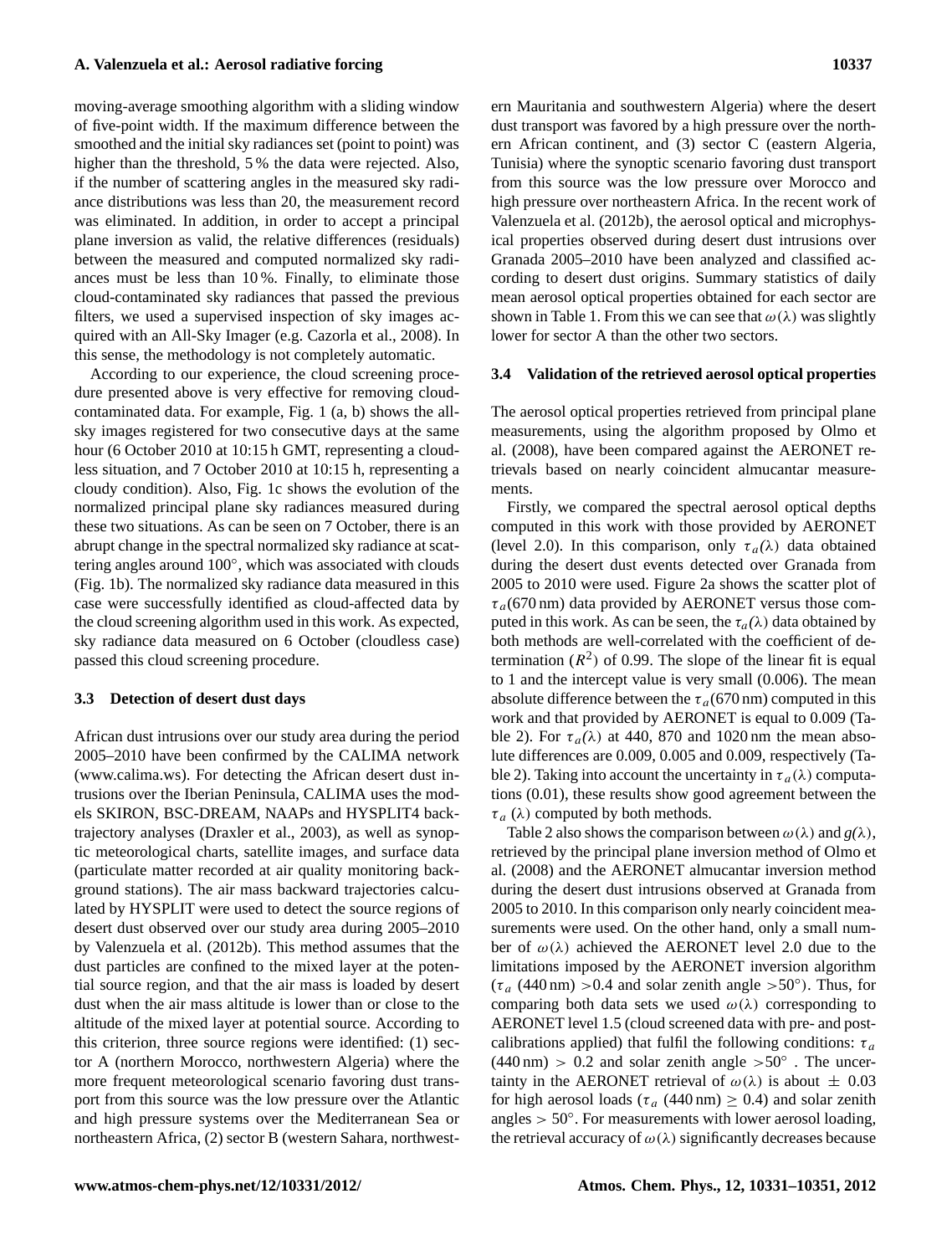of the decrease of the information content, and the accuracy drops down to 0.05–0.07 for  $\tau_a$  (440 nm)≤0.2 (Dubovik et al., 2000, 2002a).

Table 2 shows that the mean values of  $\omega(\lambda)$  at 670, 870 and 1020 nm, retrieved by the principal plane inversion algorithm, are about 0.02 lower than those retrieved by AERONET. However, the mean single scattering albedo at 440 nm computed by the principal plane inversion is 0.01 larger than that provided by AERONET code. These differences are within the estimated error (0.03–0.07) for  $\omega(\lambda)$ (Dubovik et al., 2002). The root mean square error for  $\omega(\lambda)$  ranges between 0.03 and 0.05 at 1020 and 440 nm, respectively. Figure 2b, c show the absolute differences of  $\omega$ (670 nm) and g(670 nm) computed by our methodology versus AERONET. As can be seen, up to 70 % and 80 % of the absolute differences are within the estimated errors by AERONET  $g(670 \text{ nm})$  and  $\omega(670 \text{ nm})$ , respectively. The root mean square error for  $g(670 \text{ nm})$  varies between 0.03 and 0.04 at 440 and 1020 nm, respectively. In all channels the mean spectral asymmetry parameter computed using our method is smaller than that from AERONET (Table 2).

Figure 3 shows an example of the temporal evolutions of  $\omega$ (440 nm) and g(440 nm) computed by the two methodologies for June 23 (2008). The AERONET data are level 2.0 data. Taking into account the uncertainty in both optical parameters, Fig. 3 shows that  $\omega$ (440 nm) and g(440 nm) obtained by the two methods are comparable. The mean daily values ( $\pm$  standard deviations) of  $\omega$ (440 nm) and g(440 nm) are  $0.90 \pm 0.01$  and  $0.74 \pm 0.01$  for the AERONET inversion code (almucantar configuration), and  $0.89 \pm 0.02$  and  $0.71 \pm 0.01$  for the principal plane code, respectively. The slight differences obtained are due to the different input parameters (almucantar and principal plane radiances), time measurements, different kernel matrices, as well as internal restrictions and convergence levels of both codes.

On the other hand, the sun photometer pointing errors (misalignments) can affect the principal plane measurements as well as the derived aerosol properties by the inversion methods (Torres, 2012). This author showed that these anomalies are significant for the largest errors and shortest scattering angles, showing lower  $\omega(\lambda)$  values at noon (about 10 % or more) while  $\tau_a(\lambda)$  remain unchanged. In our results (Fig. 3) we observe no artifacts in the retrievals – due to the experimental pointing errors – like those shown by Torres (2012). Similar results are obtained for other days affected by high loads of Saharan dust particles at Granada (AERONET level 2.0 data).

## **3.5 Aerosol radiative forcing**

Aerosol radiative forcing (ARF) at the surface (TOA) is defined as the instantaneous increase or decrease of the net radiation flux at the surface (TOA) that is due to an instantaneous change of aerosol atmospheric content. The atmo-

**Table 1.** The number of desert dust days, number of measurements recorded by sun photometer and the mean  $\tau_a$  ( $\lambda$ ),  $\omega(\lambda)$  and *g* ( $\lambda$ ) values for each sector A, B and C.

|                           | Sector A        | Sector B        | Sector C        |
|---------------------------|-----------------|-----------------|-----------------|
| Days                      | 86              | 56              | 41              |
| Measurements              | 426             | 287             | 195             |
| $\tau_a$ (440 nm)         | $0.28 \pm 0.18$ | $0.30 \pm 0.13$ | $0.28 \pm 0.13$ |
| $\omega$ (440 nm)         | $0.89 \pm 0.03$ | $0.89 \pm 0.03$ | $0.90 \pm 0.03$ |
| $\omega(1020 \text{ nm})$ | $0.90 \pm 0.03$ | $0.92 \pm 0.03$ | $0.92 \pm 0.03$ |
| $g(440 \text{ nm})$       | $0.69 \pm 0.01$ | $0.70 \pm 0.0$  | $0.68 \pm 0.01$ |
| $g(1020 \text{ nm})$      | $0.67 + 0.01$   | $0.67 + 0.01$   | $0.67 \pm 0.01$ |

spheric ARF is defined as the radiative forcing at TOA minus the radiative forcing at the surface.

In this study, we have chosen the atmosphere without aerosols as the reference case. Thus, the instantaneous values of ARF can be derived from the following expression (Meloni et al., 2005):

<span id="page-7-0"></span>
$$
ARF = (F^{\downarrow} - F^{\uparrow}) - (F_0^{\downarrow} - F_0^{\uparrow})
$$
\n(7)

where  $F$  and  $F_0$  denote the global irradiances with aerosol and without aerosol, respectively. The arrows indicate the direction of the global irradiances (down and up).

To carry out instantaneous global solar irradiance computations, we have used the radiative transfer computer code SBDART (Ricchiazzi et al., 1998), which is a discrete ordinates radiative transfer model (Stamnes et al., 1988). This algorithm includes multiple scattering in a vertically inhomogeneous, nonisothermal plane-parallel media, and has been shown to be computationally efficient in reliably resolving the radiative transfer equation. This radiative transfer computer code characterizes atmospheric aerosol radiative effects using as input the solar zenith angle, the spectral aerosol optical depth, the spectral single scattering albedo, and the spectral asymmetry parameter. Logarithmic interpolation (or extrapolation for  $\lambda$  < 414 nm or  $\lambda$  > 860 nm) was used to supply SBDART with aerosol optical depths,  $\tau_a$  ( $\lambda$ ) covering the entire wavelength range of the calculation (310– 2800 nm). Linear extrapolation is used for  $\omega$  ( $\lambda$ ) and  $g$  ( $\lambda$ ). In this study, we used the spectral aerosol optical depth, the spectral single scattering albedo, and the spectral asymmetry parameter obtained from the CIMEL sun photometer which were presented and analyzed in more detail by Valenzuela et al. (2012a,b). With respect to the vertical distribution of aerosol, we used the SBDART profile, which takes into account the aerosol-loaded atmosphere fitting an exponentialdecay to the aerosol optical depth derived by sun photometer. Input data include the total ozone column derived from the satellite Ozone Monitoring Instrument (OMI) and the surface spectral albedo provided by the AERONET algorithm, based on a dynamic spectral and spatial model estimation at four wavelengths: 440, 675, 870 and 1020 nm. For land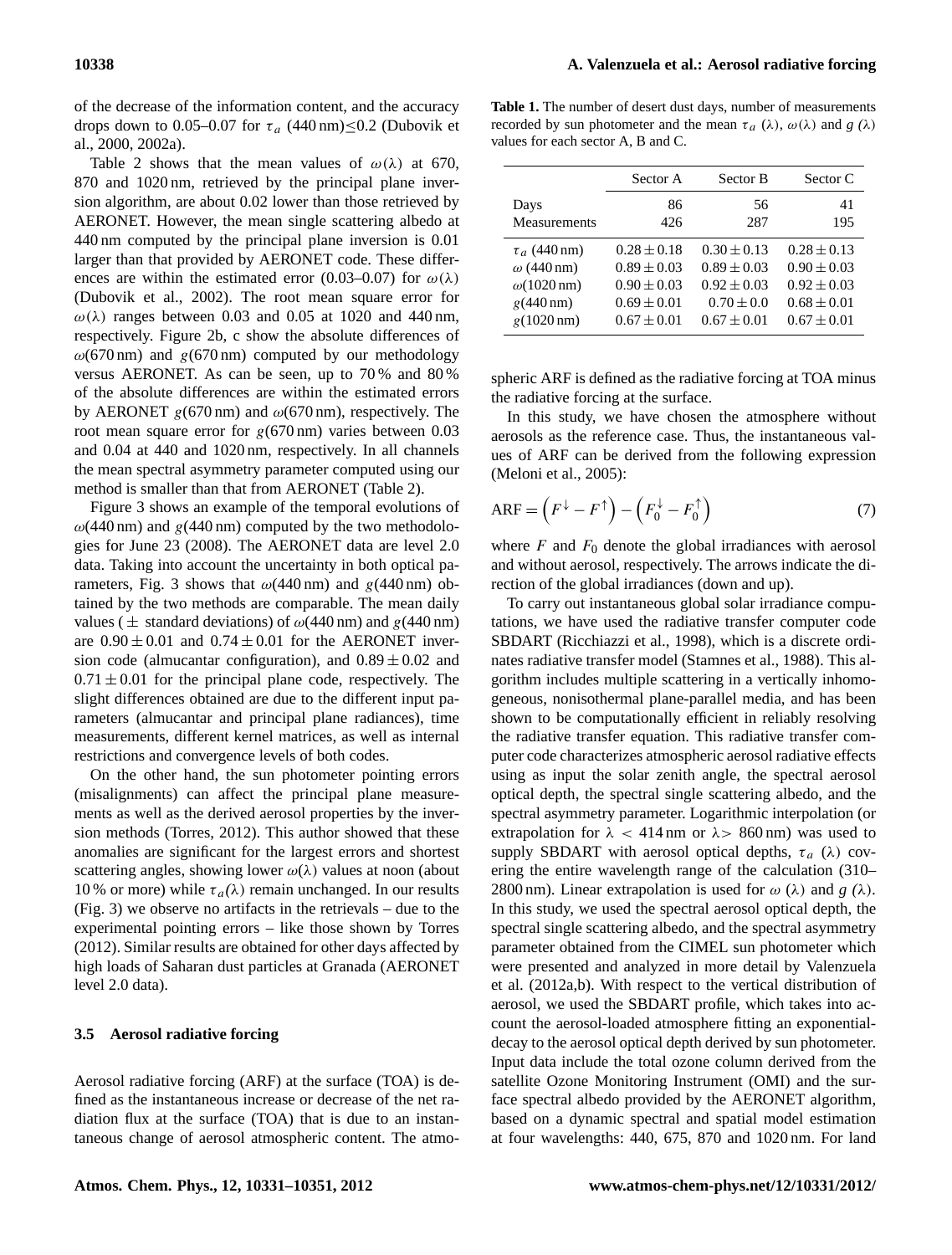**Table 2.** Mean values ( $\pm$  standard deviation) of spectral aerosol optical depth ( $\tau_a(\lambda)$ ), single scattering albedo ( $\omega(\lambda)$ ) and asymmetry parameter  $(g(\lambda))$ ; RMSE is the root mean square error and  $\Delta$  refers to the absolute differences between retrievals obtained by our method and the AERONET code at 440, 670, 870 and 1020 nm for all measurements nearly coincident in time during desert dust events from 2005 to 2010. Subscript "a" and "n" refers to AERONET and our method, respectively.

|                            | 440 nm            | $670 \,\mathrm{nm}$ | 870 nm            | $1020 \,\mathrm{nm}$ |
|----------------------------|-------------------|---------------------|-------------------|----------------------|
| $\tau_{aa}(\lambda)$       | $0.27 \pm 0.15$   | $0.22 \pm 0.15$     | $0.21 \pm 0.14$   | $0.20 \pm 0.13$      |
| $\tau_{an}(\lambda)$       | $0.28 \pm 0.15$   | $0.23 \pm 0.14$     | $0.21 \pm 0.14$   | $0.20 \pm 0.13$      |
| $\omega_a(\lambda)$        | $0.89 \pm 0.03$   | $0.93 \pm 0.02$     | $0.94 \pm 0.02$   | $0.95 \pm 0.02$      |
| $\omega_n(\lambda)$        | $0.90 \pm 0.03$   | $0.91 \pm 0.03$     | $0.92 \pm 0.03$   | $0.93 \pm 0.03$      |
| $g_a(\lambda)$             | $0.72 \pm 0.02$   | $0.70 \pm 0.02$     | $0.70 \pm 0.02$   | $0.71 \pm 0.02$      |
| $g_n(\lambda)$             | $0.70 \pm 0.02$   | $0.67 \pm 0.02$     | $0.66 \pm 0.02$   | $0.67 \pm 0.02$      |
| RMSE $(\tau_a(\lambda))$   | 0.007             | 0.012               | 0.007             | 0.012                |
| RMSE ( $\omega(\lambda)$ ) | 0.048             | 0.034               | 0.028             | 0.026                |
| RMSE $(g(\lambda))$        | 0.031             | 0.036               | 0.042             | 0.043                |
| $\Delta\tau_a(\lambda)$    | $0.009 \pm 0.008$ | $0.009 \pm 0.009$   | $0.005 \pm 0.006$ | $0.009 \pm 0.008$    |
| $\Delta\omega(\lambda)$    | $0.037 \pm 0.031$ | $0.027 \pm 0.021$   | $0.022 \pm 0.018$ | $0.021 \pm 0.016$    |
| $\Delta g(\lambda)$        | $0.026 \pm 0.017$ | $0.033 \pm 0.014$   | $0.039 \pm 0.015$ | $0.039 \pm 0.016$    |

surface covers, the Lie–Ross model was adopted (Lucht and Roujean, 2000), considering the bidirectional reflectance distributions from MODIS (Moody et al., 2005). Mean values of surface spectral albedo of  $0.05 \pm 0.04$  at 440 nm,  $0.16 \pm 0.03$ at 675 nm,  $0.31 \pm 0.04$  at 870 nm and  $0.32 \pm 0.04$  at 1020 nm for the analyzed desert dust days were used in this work.

The parameters output by the code are the downward and upward global irradiance at surface and at TOA. Calculations were performed and integrated over the 0.31–2.8 µm solar spectral range for solar zenith angles varying from 20° to 80◦ .

Daily mean values of the aerosol radiative forcing at the surface (TOA) are derived from integration of the instantaneous aerosol radiative forcing at the surface (TOA), averaged 24 hours (Bush and Valero, 2003):

$$
DARF = \int \frac{ARFdt}{24}.
$$
 (8)

The atmospheric heating rate was computed for each layer, based on finite difference estimates of the irradiance divergence at each pair of levels (Liou, 2002):

$$
\frac{\partial T}{\partial t} = \frac{g}{C_p} \frac{\Delta F_{\text{Atmosferic}}}{\Delta p} \tag{9}
$$

where T is the temperature  $(K)$ , t is the time  $(s)$ , g is the gravitational acceleration  $(9.8 \text{ ms}^{-2})$ ,  $Cp$  is the specific heat of dry air  $(\sim 1004 \text{ J kg}^{-1} \text{ K}^{-1})$ , F is the net all-wave flux  $(W m^{-2})$ , and p is the pressure (Pa). In this study, we calculated the aerosol heating rate for the whole atmospheric column, which is the difference in heating rates between an aerosol-laden and an aerosol-free atmosphere.

# **4 Results and discussion**

# **4.1 Model output fluxes comparison against groundbased measurements and AERONET data**

Simulated net irradiances at the surface and TOA during desert dust intrusions at Granada (2005–2010) have been obtained from the SBDART radiative transfer model, using the experimental aerosol information (aerosol optical depth, single scattering albedo and asymmetry parameter) derived from the principal plane measurements as input. Additionally, net shortwave irradiances at the surface and TOA under a clean atmosphere (cloud-free conditions and absence of aerosol) have been derived from the SBDART code. Thus, a simulated ARF was calculated from Eq. [\(7\)](#page-7-0) for the 911 instantaneous measurements obtained during desert dust events. As previously noted, the spectral aerosol optical properties used as input for the SBDART model calculations in this study were analyzed and classified in three groups according to the desert dust sources identified in Valenzuela et al. (2012b) (Table 1).

Firstly, the reliability of the SBDART model was analyzed. For that purpose, we compared the experimental downward irradiances and corresponding SBDART simulations for all desert dust cases analyzed in this study. Figure 4 shows three plots with the correlation between the measured and simulated values for the three desert dust origin sectors; sector A (northern Morocco, northwestern Algeria), sector B (western Sahara, northwestern Mauritania and southwestern Algeria) and sector C (eastern Algeria, Tunisia). The solid line represents the zero bias line (slope equal to one) which fits the data well, confirming the high degree of agreement. A linear regression analysis between the measured and modeled downward irradiances has been performed. The correlation coefficient values were higher than 0.98, indicating that the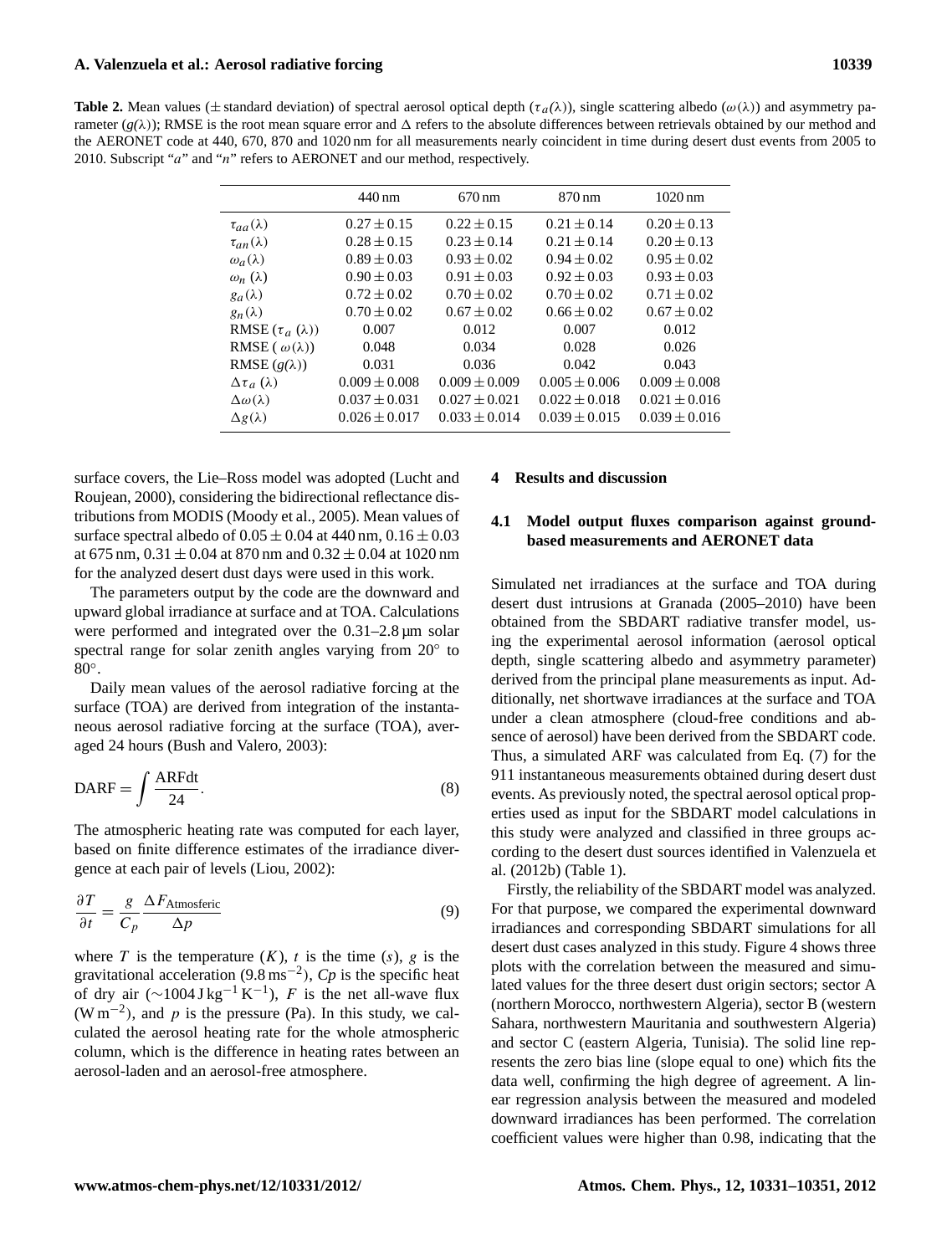

**Fig. 4.** Comparisons of surface global irradiance measurements obtained during desert dust events occurred at Granada during 2005– 2010 with SBDART modeled results for **(a)** Sector A, **(b)** Sector B and **(c)** Sector C. The regression equations, determination coefficients and biases are included in these figures.

measured and modeled values were well correlated in the three dust origin classes. The statistical analysis gives slopes

# **10340 A. Valenzuela et al.: Aerosol radiative forcing**

very close to unity, supporting the validity of the radiative transfer model computations of ARF presented in this work.

Figure 5 shows the relative differences between the experimental and modeled downward global irradiances ( $F^{\text{mod}}$  –  $F^{\text{exp}}/F^{\text{exp}}$ ) as a function of the experimental values ( $F^{\text{exp}}$ ). It can be seen that the SBDART code slightly overestimates the experimental global irradiance with most of the differences around 3 %, indicating the reliability of the radiative transfer model used in this work for the ARF calculations. The mean values of these relative differences are  $+3\%$ ,  $+2\%$  and  $+2\%$  for sectors A, B and C, respectively. These small discrepancies between modeled and experimental values could be associated with errors in the model input parameters as well as errors in the experimental measurements of the global irradiance. Additionally, these differences could be partially related to the overestimation of the diffuse component by the SBDART model (Pinker et al., 2010; Won et al., 2004; Kim et al., 2005).

ing aerosol-free conditions. The desert dust particles pro-The SBDART simulations of instantaneous direct, diffuse and net global irradiances at the surface for desert dust intrusions over Granada during 2005-2010 for the three desert dust origin classes have been obtained. In addition, the corresponding simulated surface irradiances for aerosolfree conditions for these three classes were calculated. In aerosol-free conditions the calculated mean net global irradiances at surface were  $\sim$ 700 ± 250 W m<sup>-2</sup> for sector A and  $\sim$ 690 ± 250 W m<sup>-2</sup> for sectors B and C. During African dust intrusions, the mean values were of  $650 \pm 250$  W m<sup>-2</sup>,  $640 \pm 250$  W m<sup>-2</sup> and  $650 \pm 230$  W m<sup>-2</sup> for sectors A, B and C, respectively. This means that desert dust events over the study location caused an average decrease in the net global solar radiation at surface of 7.1 % (sector A), 7.7 % (B), and 6.6 % (C), which means less energy reaching the ground and, therefore, more surface cooling. This decrease in the net global radiation was due to the balance between the strong increases in the diffuse irradiance around 250 % and the substantial reduction of the direct irradiance around 26 %. The diffuse irradiance ranged from  $\sim$ 50 W m<sup>-2</sup> in aerosol-free conditions to  $175-194$  W m<sup>-2</sup> in desert dust conditions for the three sectors. The direct irradiance ranged from ∼645– 653 W m−<sup>2</sup> in aerosol-free conditions to 447–478 W m−<sup>2</sup> in desert dust conditions for the three sectors. These large changes in direct and diffuse irradiances highlight the importance of desert dust intrusions over southeastern Spain, indicating that these type of particles significantly affect the propagation of solar radiation through the atmosphere. We have also computed mean values of the upward radiation at TOA for desert dust intrusions and for the correspondduced an increase in the upward radiation of 8.2 %, 10.3 % and 9.4 % for sectors A, B and C respectively. These results reveal that desert dust particles cause significant planetary cooling.

Aerosol radiative forcing (ARF) cannot be directly validated against AERONET measurements, considering the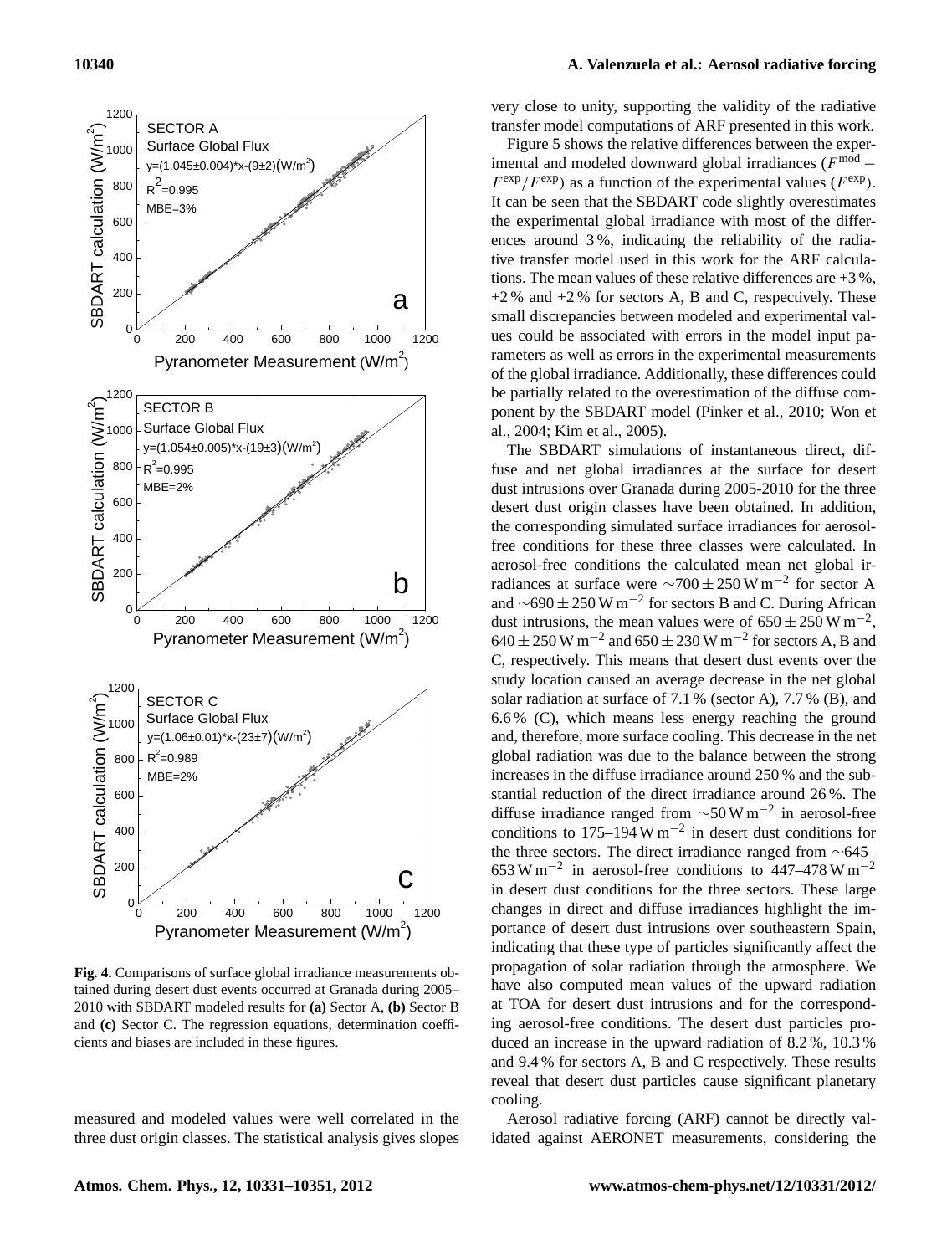methodological differences (Garcia et al., 2011). This comparison can be only indirectly and partly achieved, through validation of ARF components ( $F^{\downarrow}$  at surface and  $F^{\uparrow}$  at TOA) (Fig. 6). Considering that AERONET determines instantaneous global irradiances in the spectral range from 0.2 to  $4.0 \mu m$ , we have run the SBDART model again considering this spectral range. The comparison of the downward instantaneous global irradiances at the surface corresponding to both data sets were in good agreement, as can be seen from the regression fit and the coefficient of determination. Nevertheless, there was a small relative difference of 1 % and 2.4 % between upward global irradiances at TOA and downward global irradiances at the surface, respectively. These small differences between the SBDART output and AERONET irradiance data could be due to the small differences in the input data.

In any case the good agreement between AERONET and SBDART irradiances suggests that the aerosol optical properties used as input in this work appropriately represent aerosol properties during desert dust outbreaks over our study area.

# **4.2 Aerosol radiative forcing and aerosol radiative forcing efficiency during desert dust events**

## **4.2.1 Annual evolution of aerosol radiative forcing**

The overall mean daily ARF at TOA during all desert dust events was  $(-6 \pm 5)$  W m<sup>-2</sup>, while the overall mean daily ARF at surface was  $(-20 \pm 11)$  W m<sup>-2</sup>, producing an atmospheric mean daily ARF value of  $(+14 \pm 8)$  W m<sup>-2</sup>. Considering only the aerosol effect, this situation produced a mean aerosol heating rate of  $0.13 \pm 0.07$  K per day, for the entire atmospheric column, during desert dust events. The negative daily ARF value at TOA indicates that desert dust aerosol increased light scattered back to space, inducing thus a significant cooling of the Earth's atmosphere. In addition, the negative value at the surface reveals that the desert dust aerosol significantly reduces the solar radiation reaching the ground level, thus producing a large surface cooling. This result suggests a relevant absorption of solar radiation in the atmosphere, leading to significant atmospheric warming.

The monthly mean values of daily ARF at the surface, TOA and atmosphere during all desert dust events occurred at Granada from 2005 to 2010 are shown in Fig. 7a. Additionally, the  $\tau_a$  (440 nm) and  $\omega(\lambda)$  at 440 nm and 1020 nm are shown in Fig. 7b. The month of April had the largest mean  $\tau_a$  (440 nm) value (0.56  $\pm$  0.25) followed by May (0.31  $\pm$  0.14), July (0.32  $\pm$  0.16), June (0.29  $\pm$  0.14) and September (0.29  $\pm$  0.20). The lowest mean  $\tau_a$  (440 nm) value corresponded to October (0.23  $\pm$  0.17). Daily ARF values ranged from  $-13 \pm 8$  W m<sup>-2</sup> to  $-34 \pm 15$  W m<sup>-2</sup> at surface, from  $-4 \pm 3$  W m<sup>-2</sup> to  $-13 \pm 7$  W m<sup>-2</sup> at TOA this being a change from  $+6 \pm 4$  W m<sup>-2</sup> to  $+21 \pm 12$  W m<sup>-2</sup> in the atmosphere, and the corresponding aerosol atmospheric



**Fig. 5.** Relative differences between modeled (SBDART) and experimental (CM-11) downward irradiances against experimental values.

heating rates, for the entire atmospheric column, from  $0.05 \pm 0.04$  K day<sup>-1</sup> to  $0.19 \pm 0.10$  K day<sup>-1</sup>. The monthly mean ARF value at surface was larger in warm seasons with a maximum in April. It is important to note that the monthly evolution of the ARF at surface follows the monthly evolution of the aerosol optical depth found by Valenzuela et al. (2012a). However, the relationship between the monthly evolution of the ARF at TOA and the monthly evolution of  $\tau_a$  ( $\lambda$ ) is not clear. This behavior could be attributed to effects induced by other aerosol properties such as single scattering albedo. The typical  $\omega(\lambda)$  increase in wavelength for desert dust particles occurred in all months except September and October. However, during warm seasons the monthly mean  $\omega(\lambda)$  value decreased in all wavelengths with respect to other seasons. In fact, the lowest values of daily ARF at TOA corresponded to the lowest monthly values of the single scattering albedo for those months (Valenzuela et al., 2012a). This result is in agreement with the works of Di Biagio et al.  $(2009)$  and Antón et al.  $(2011)$  who showed that the single scattering albedo has a large influence on the daily ARF. The small values of the forcing at TOA during those months and the corresponding high values at the surface mean that less solar energy reached the ground and more energy was absorbed by atmosphere. For this reason, the atmospheric daily ARF was higher from April to September than the rest of months.

# **4.2.2 Aerosol radiative forcing by desert dust origin sectors**

As noted in the methodology section, the aerosol optical and microphysical properties have been analyzed and classified during dust events over Granada according to the desert dust sources. These instantaneous optical properties have been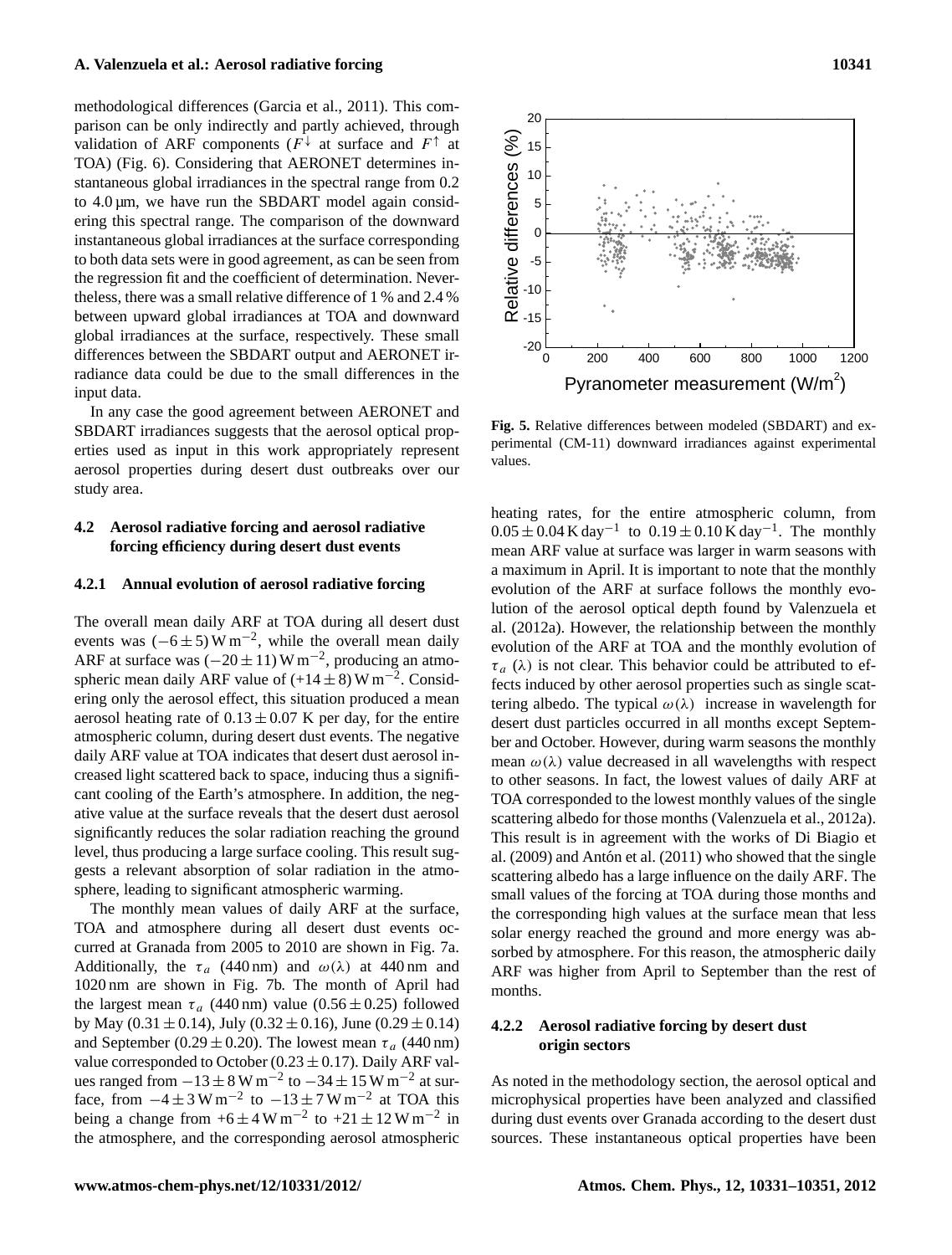

**Fig. 6.** Scatter plots of the instantaneous global irradiances using SBDART model against corresponding AERONET fluxes for **(a)** downward fluxes at surface and **(b)** upward fluxes at TOA. The black lines are the linear fits. The regression equations, determination coefficients and biases are included in these figures.

used as inputs to the SBDART model to derive the aerosol radiative forcing for each desert dust origin sector.

Firstly, we have studied the dependence of aerosol radiative forcing on solar zenith angle (SZA) for each sector. Figure 8 shows the ARF at surface and TOA for each class as a function of SZA. For all SZA, there are small differences in ARF at TOA between the three sectors. From this figure, the dependence of the ARF on SZA at TOA is obvious. As the solar zenith angle increases, the ARF at TOA tends to increase (in absolute value) up to a SZA of 70◦ , since part of the scattered light goes back to space, even with predominant forward scattering. In contrast, the ARF at surface only presents a slight SZA dependence. The ARF at surface for the three sector increases slightly (absolute value) up to a SZA of 70°. This is due to the increase in photon path length

**Table 3.** The *p* values of the Kolmogorov-Smirnov statistical test applied to ARF at surface and TOA data for each pair of origin sectors. The *p* values above the diagonal, for each pair of data, correspond to the daily ARF at TOA, while the values below the diagonal correspond to the daily ARF at surface. Values of  $p < 0.05$ indicate statistical significant differences between the means at the 95 % confidence level.

|          | Sector B<br>Sector A |                  | Sector C |  |  |
|----------|----------------------|------------------|----------|--|--|
|          |                      | Daily ARF at TOA |          |  |  |
| Sector A |                      | 0.008            | 0.009    |  |  |
| Sector B | 0.493                |                  | 0.601    |  |  |
| Sector C | 0.555                | 0.084            |          |  |  |
|          | Daily ARF at surface |                  |          |  |  |

and the associated increase in the attenuation, scattering and absorption, of direct solar radiation (Meloni et al., 2005). For SZA larger than 70°, the ARF at surface and TOA decrease (in absolute value) because the slant path is no longer optically thin (Boucher at al., 1998). Additionally, it can be seen that the ARF at surface presents larger values (in absolute term) when air masses are transported from sector B. This is consistent with higher value of  $\tau_a$  obtained for this sector (Table 1).

level, which sectors were statistically different (Table 3). Considering interest from a climatic point of view, we have computed the daily average of the ARF (Eq. 8). Thus, mean ARF values at surface (TOA) were  $-20 \pm 12$  $(-5 \pm 5)$  W m<sup>-2</sup>,  $-21 \pm 9$   $(-7 \pm 5)$  W m<sup>-2</sup> and  $-18 \pm 9$  $(-6 \pm 5)$  W m<sup>-2</sup> for sectors A, B and C, respectively. The mean ARF values at the surface and TOA for the different desert dust origin sectors were within the standard deviations, so there are no significant differences among them. The atmospheric mean ARF ranged between  $15 \pm 9$  W m<sup>-2</sup>,  $14 \pm 7$  W m<sup>-2</sup> to  $12 \pm 8$  W m<sup>-2</sup> for sectors A, B and C, respectively. The mean aerosol heating rate  $(K day^{-1})$  for the entire atmospheric column was  $0.14 \pm 0.08$  K day<sup>-1</sup>,  $0.13 \pm 0.06$  K day<sup>-1</sup> and  $0.11 \pm 0.07$  K day<sup>-1</sup> for sector A, sector B and sector C, respectively. The slightly larger mean aerosol heating rate for sector A was attributed to high atmospheric absorption when air masses were transported from this sector. To corroborate possible differences between daily mean ARF values from these sectors, a nonparametric statistical-significance test (Kolmogorov-Smirnov) was applied to the data. This test revealed, at a 95 % confidence The values above the diagonal, for each pair of desert dust sources, indicate the  $p$  value of the test with respect to the daily ARF at TOA, while the values below the diagonal correspond to the daily ARF at surface. If  $p < 0.05$ , the difference in daily ARF was significant. The test revealed that differences in daily ARF at TOA for sector A were significant with respect to sectors B and C. However, these two last sectors did not show significant differences. Additionally, the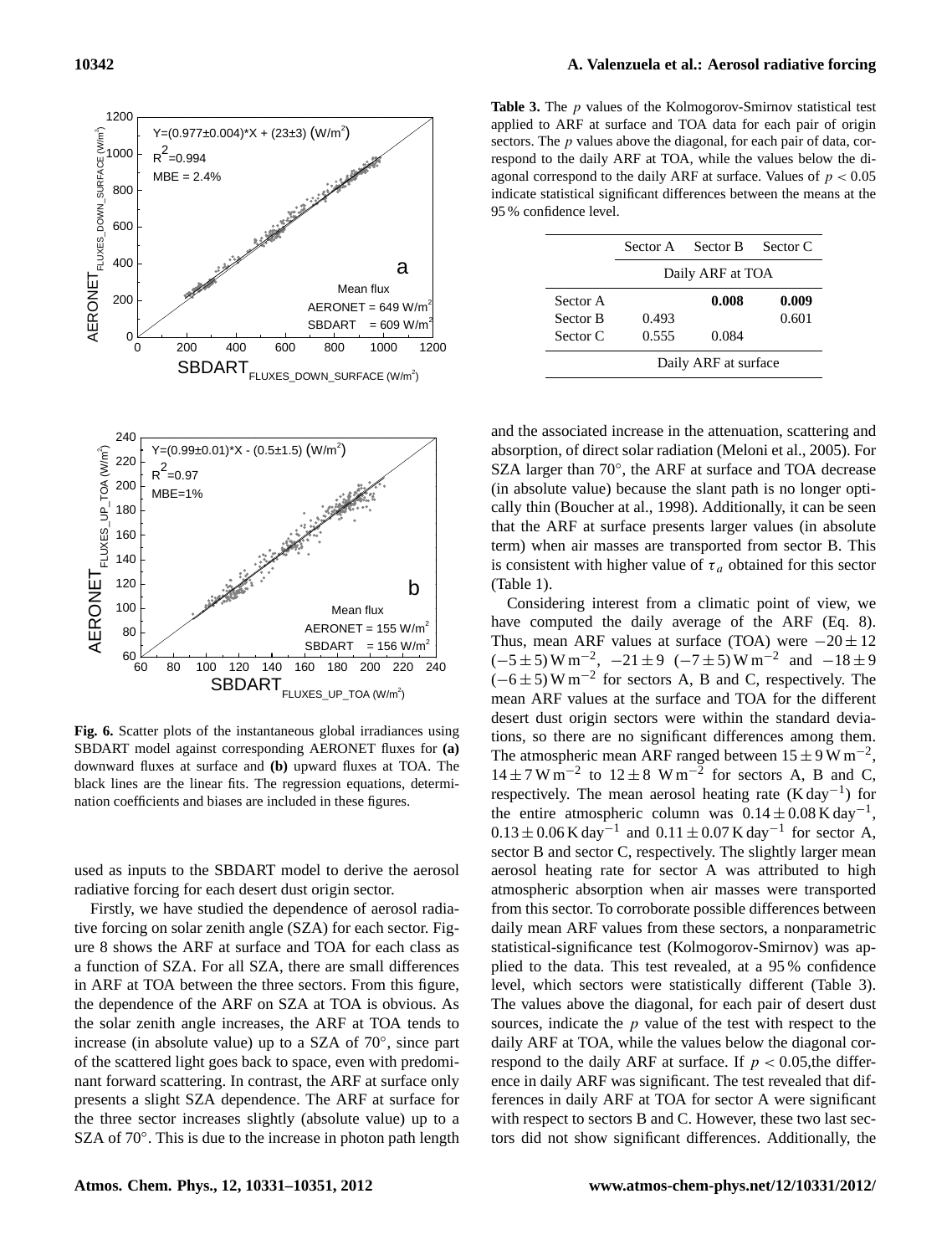

**Fig. 7. (a)** Monthly mean values of aerosol radiative forcing at TOA, surface and in the atmosphere during desert dust events at Granada during 2005–2010. **(b)** Monthly mean aerosol optical depth at 440 nm and single scattering albedo at 440 nm and 1020 nm. The error bars correspond to standard deviation

Table 4. Daily aerosol radiative forcing (W m<sup>-2</sup>) and daily aerosol radiative forcing efficiency (W m<sup>-2</sup>) at surface, TOA and in the atmosphere observed over different locations during desert dust events. The second column  $(\lambda)$  indicates the spectral range considered and third column shows the surface albedo (A) used in each study.

| Reference                       | $\lambda$ (mm)  | А               | <b>ARF TOA</b>   | <b>ARF</b> Surface | <b>ARF</b> Atmosphere    | <b>ARFE TOA</b>    | <b>ARFE Surface</b> | Location                |
|---------------------------------|-----------------|-----------------|------------------|--------------------|--------------------------|--------------------|---------------------|-------------------------|
| Meloni et al. $(2005)^{1}$      | $0.4 - 0.7$     | $0.02 - 0.37$   | $-5.1$ to $-8.7$ | $-11.0$ to $-14.2$ | $3.7$ to 9               | $-15.0$ to $-16.4$ | $-28.4$ to $-30.1$  | Lampedusa, Italy        |
| Derimian et al. $(2006)^2$      | $0.175 - 2.270$ | $0.23 - 0.35$   | $-2.1$           | $-6.4$             |                          | $-22$              | $-65$               | Negev, Israel           |
| Derimian et al. $(2008)^3$      | $0.2 - 4.0$     | spectral depen. | $-8.1$           | $-29.1$            | 21.0                     | $-15.7$            | $-56.4$             | M'Bour, Senegal         |
| Prasad et al. $(2007)^4$        | $0.3 - 3.0$     | 0.25            | $-2.9$ to $-26$  | $-29.5$ to $-87.5$ |                          | $-17 + 3$          | $-46 + 3$           | Kanpur, India           |
| Lyamani et al. $(2006)^5$       | $0.4 - 0.7$     | 0.15            | $-4.0$           | $-20.4$            | 16.4                     | $-14.5$            | $-73.4$             | Granada, Spain          |
| Di Sarra et al. $(2011)^6$      | $0.3 - 3.0$     | 0.07            |                  | $-69.9 \pm 3.4$    | $\overline{\phantom{a}}$ | -                  | $-59.9 \pm 2.6$     | Lampedusa, Italy        |
| Huang et al. $(2009)^7$         | $0.175 - 4.0$   | spectral depen. | 14.11            | $-64.72$           | 78.8                     |                    |                     | Taklimakan Desert China |
| Saha et al. (2008) <sup>8</sup> | $0.28 - 2.8$    | spectral depen. | $-7.7$ to $-9.8$ | $-61.8$ to $-64.4$ | 54.1 to 54.6             | $-9.7$ to $-12.4$  | $-78.2$ to $-81.5$  | Toulon, France          |
| Present study                   | $0.31 - 2.8$    | spectral depen. | $-5 \pm 5$       | $-20 \pm 12$       | $15 \pm 9$               | $-17 + 7$          | $-74 + 12$          | Granada, Spain          |
| Present study                   | $0.31 - 2.8$    | spectral depen. | $-7 \pm 5$       | $-21 \pm 9$        | $14 + 7$                 | $-20 + 9$          | $-70 + 14$          | Granada, Spain          |
| Present study                   | $0.31 - 2.8$    | spectral depen. | $-6 \pm 5$       | $-18 \pm 9$        | $12 \pm 8$               | $-22 \pm 10$       | $-65 \pm 16$        | Granada, Spain          |

Method: <sup>1</sup>Surface albedo varies between 0.02 at 20° and 0.37 at 90° SZA. <sup>2</sup>Mixture of desert dust and anthropogenic aerosol. <sup>3</sup>Takes into account the nonsphericity of dust particles for simulating radiative effects. <sup>4</sup>The  $\omega(\lambda)$  (coarse mode) was found to increase with the arrival of dust storms and have a pronounced effect at higher wavelengths. <sup>5</sup>Fixed surface albedo of 0.15. <sup>6</sup>Surface albedo has been calculated as the weighted average of land and ocean albedo over a 10 km diameter area around the measurement site. <sup>7</sup>Takes into account the vertical distributions of the dust aerosol extinction coefficient. <sup>8</sup>The single scattering albedo at 525 nm ranged between 0.7 and 0.8, indicating significant absorption.

test revealed the absence of significant differences in daily ARF at surface between the three different origin sectors. A possible explanation for this result could be the different single scattering albedo between sector A and the other sectors and its great influence on the daily ARF at TOA.

Uncertainties in our daily ARF computation may be related to uncertainties in the retrieval of optical variables,  $\tau_a$ ( $\lambda$ ),  $\omega(\lambda)$  and *g* ( $\lambda$ ). The sensitivity analysis performed by Pandithurai et al. (2008) using the SBDART model showed that an error of 0.02 in  $\tau_a$  ( $\lambda$ ) and in  $\omega(\lambda)$  could result in an uncertainty of 1.5 and  $3.0 \text{ W m}^{-2}$ , respectively, in daily ARF at the surface. The corresponding errors in daily ARF at TOA would be 0.5 and  $1.6 \,\mathrm{W\,m^{-2}}$ , respectively. Another error source could be the uncertainties related to the considered spectral surface albedo and uncertainties in meteorological parameter considered by the radiative transfer model. The overall uncertainty in the estimated daily ARF due to deviations in simulation was found in the range ∼10–15 % (Prasad et al., 2007; Alam et al., 2012).

The daily aerosol radiative forcing efficiency (ARFE), calculated as daily aerosol radiative forcing per unit of  $\tau_a$ (440 nm), was also investigated in this study. Thus, we have computed daily aerosol radiative forcing efficiency (ARFE) as the ratio of daily aerosol radiative forcing by the corresponding daily mean  $\tau_a$  (440 nm). Using these daily *ARFE* we also computed the ARFE for each desert dust sector. The mean ARFE values at the surface showed a maximum (absolute value) for sector A  $(-74 \pm 12 \,\text{W m}^{-2})$ , a minimum (absolute value) for sector C ( $-65 \pm 16$  W m<sup>-2</sup>) and an intermediate value for sector B  $(-70 \pm 14 \,\text{W m}^{-2})$ . These mean ARFE values at the surface indicated that the surface was deprived of a substantial amount of solar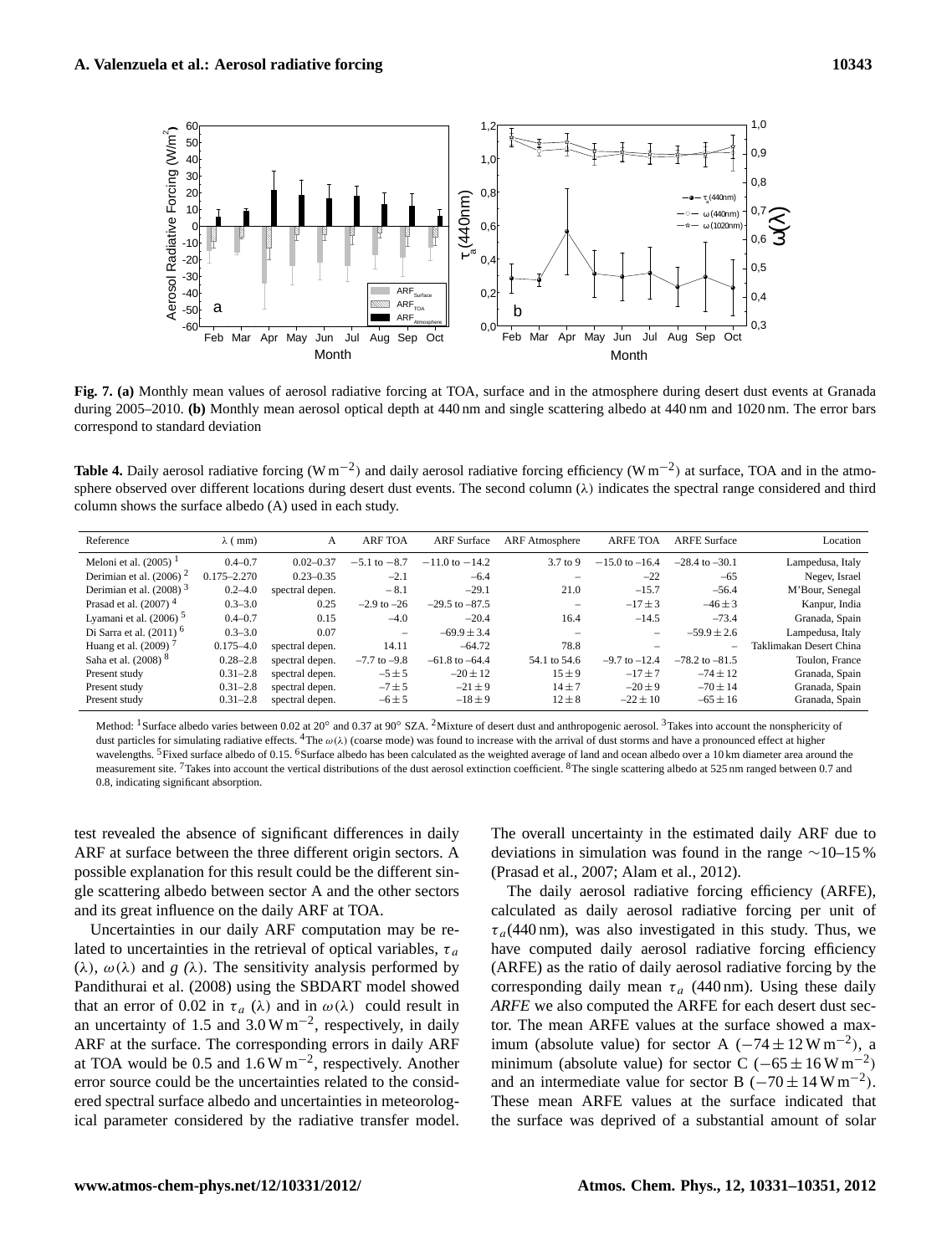

**Fig. 8.** Computed aerosol radiative forcing at TOA (open symbols) and at surface (full symbols) as a function of solar zenith angle for the sectors A, B and C during desert dust events occurred at Granada from 2005 to 2010. The error bars correspond to standard deviation.

likelihood of desert dust intrusions during warm months energy in the presence of African desert dust over southeastern Spain. Figure 9a shows the monthly mean values of the ARFE at the surface according to the classification of the desert dust origin sources. ARFE at the surface was larger in warm seasons for three sectors with maxima of  $-80 \pm 13$  W m<sup>-2</sup> for both sector C in May and sector A in July. The minimum values were of  $-54 \pm 5 \,\mathrm{W\,m^{-2}}$  and  $-47 \pm 14$  W m<sup>-2</sup> for sectors B and C in March and February, respectively. The high load of mineral particles and higher could explain higher ARFE at our site when air masses were transported from any of the three desert dust origin sources. Additionally, the daily ARFE values at TOA ranged from a mean  $-17 \pm 7 \,\text{W m}^{-2}$  (sector A) to  $-22 \pm 10 \,\text{W m}^{-2}$  (sector C), again with an intermediate value of  $-20 \pm 9$  W m<sup>-2</sup> for sector B. The mean ARFE values obtained in sector A (slightly lower absolute value at the TOA and higher absolute value at the surface) could be explained by the lowest single scattering albedo in this sector. Monthly evolution of the ARFE at TOA (Fig. 9b) did not show important differences between the three origin sources. In fact, we have found that during warm seasons, ARFE was lower than for other months in all three sectors. In warm months we found lower single scattering albedo values for the three sectors.

# **4.2.3 Comparison with other data sets**

It is interesting to compare our results with those obtained during desert dust events in other regions. In Table 4, we present the daily ARF and daily *ARFE* values given by several authors for situations dominated by desert dust, and for cases where dust is mixed with other aerosol types. Daily ARF values ranged from  $-2.1 \text{ W m}^{-2}$ 



**Fig. 9.** Monthly mean values of aerosol radiative forcing efficiency (ARFE) according to the classification by origin sources during desert dust events occurred at Granada during 2005–2010, **(a)** at surface and **(b)** at TOA. The error bars correspond to standard deviation.

(Negev, Israel) to −26 W m−<sup>2</sup> (Kanpur, India) at TOA, from  $-6.4 \text{ W m}^{-2}$  (Negev, Israel) to  $-87.5 \text{ W m}^{-2}$  (Kanpur, India) at the surface, and from  $\sim 4 \,\mathrm{W\,m}^{-2}$  (Lampedusa) to ∼78.8 W m−<sup>2</sup> (Taklimakan Desert, China) in the atmosphere. The results of the comparisons of the ARF and ARFE showed that the values obtained in our study were within the range reported by other authors during desert events. The differences may likely be related to the differences in the methods used, measurement periods, desert dust load, chemical composition of dust, aerosol mixing state and surface albedo. Additionally, the right characterization of the surface albedo is a crucial issue to evaluate the aerosol radiative forcing (Myhre et al., 2003). However, few studies have taken into account the spectral dependence of surface albedo, with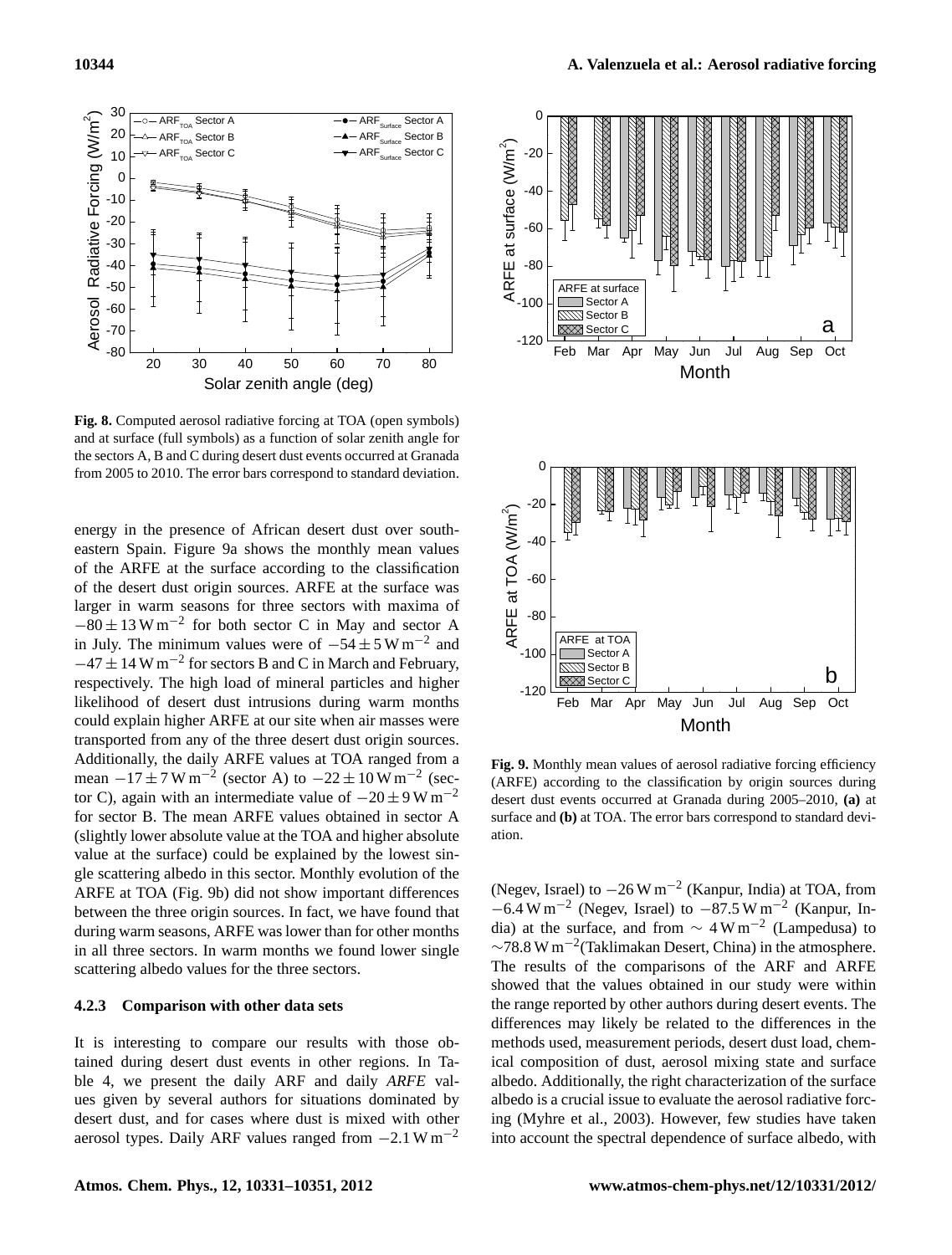many studies using a fixed value of this variable which makes intercomparison difficult.

Daily ARFE differences presented in Table 4, mainly at TOA, could be due to stronger dependence on surface albedo and  $\omega(\lambda)$ . The high daily ARFE values at the surface obtained during desert dust events over at Granada could be explained in terms of significant contributions of anthropogenic pollutants (especially absorbing particles). In fact, Valenzuela et al. (2012a) reported values of  $\omega(\lambda)$  (0.89 at 440 nm) during these desert dust events which are lower than those reported in the literature for desert dust aerosols (e.g. Dubovik et al., 2002b). However, single scattering albedos obtained in our study were comparable to those obtained at the Mediterranean sites by other authors. For instance, Perrone and Bergamo (2011) showed that the contribution of anthropogenic particles can be relevant during desert dust events. These authors reported  $\omega(\lambda)$  values at 550 nm in the range 0.87-0.95 at Lecce (40.33◦ N, 18.10◦ E) in the Central Mediterranean during desert dust events.

## **5 Conclusions**

In this study we evaluated the aerosol radiative forcing (ARF) at the surface and TOA during desert dust events over Granada (southeastern Spain) from 2005 to 2010 at temporal scales from daily to seasonal. In addition, the aerosol radiative forcing efficiency (aerosol radiative forcing per unit of aerosol optical depth) during these desert dust events was analyzed according to desert dust sources.

For this task the daily values of the ARF at the surface and TOA were computed. To simulate solar irradiance values we used the SBDART radiative transfer code. As input parameters the columnar aerosol properties retrieved from the solar direct irradiance and the principal plane sky radiance measurements by an AERONET CIMEL sun-photometer were used. The spectral aerosol optical properties are obtained using the methodology described by Alados-Arboledas et al. (2003) and Olmo et al. (2008). The principal plane inversion method used is based on the method developed by Nakajima et al. (1996), updated to account for particle nonsphericity in the modeling of aerosol properties by Olmo et al. (2008). As input parameters in the inversion code, we used the spectral normalized sky radiance and the spectral aerosol optical depth. To eliminate cloud-contaminated cases, we applied the triplet stability criteria to the aerosol optical depth measurements and smoothed sky radiance measurements with a five-point moving-average. Additionally, the residuals between the measured and computed spectral normalized sky radiances were required to be less than 10 %. The inversion methodology was checked against simulated data from aerosol models, and the derived aerosol properties were satisfactorily compared against well-known AERONET products.

The global irradiances simulated by the SBDART radiative transfer code have been evaluated by comparison with

experimental global irradiance values measured with a CM-11 pyranometer. Agreement was good with a mean bias around 3 %. Moreover, the simulated instantaneous solar global irradiances were validated against those provided by AERONET. In general, the agreement was acceptable between AERONET and SBDART for both downward fluxes at surface and upward fluxes at TOA. The results show that the aerosol optical properties used to estimate ARF in this work appropriately represent the aerosol properties observed during desert dust outbreak over our study area.

The evolution of ARF mean monthly values (computed from daily ARF values) obtained during desert dust events and analyzed in this study ranged from  $-13 \pm 8$  W m<sup>-2</sup> to  $-34 \pm 15$  W m<sup>-2</sup> at the surface and from  $-4 \pm 3$  W m<sup>-2</sup> to  $-13 \pm 7$  W m<sup>-2</sup> at TOA. The largest monthly mean values (in absolute sense) of ARF , both at the surface and TOA, were obtained in April, coinciding with the highest mean monthly value of the aerosol optical depth at 440 nm.

The mean monthly values of atmospheric ARF (ARF at TOA minus ARF at surface) varied from  $+6 \pm 4$  to  $+21 \pm 12$  W m<sup>-2</sup>; the corresponding aerosol atmospheric heating rates, for the entire atmospheric column, range from  $0.05 \pm 0.04$  K day<sup>-1</sup> to  $0.19 \pm 0.10$  K day<sup>-1</sup>.

The mean ARFE values at the surface (TOA) has been classified according to the desert dust sources, being  $-20 \pm 12$  (-5 ± 5) W m<sup>-2</sup>,  $-21 \pm 9$  (-7 ± 5) W m<sup>-2</sup> and  $-18 \pm 9$  (-6±5) W m<sup>-2</sup> for sectors A (northern Morocco; northwestern Algeria), B (western Sahara, northwestern Mauritania and southwestern Algeria), and C (eastern Algeria, Tunisia), respectively. The Kolmogorov-Smirnov statistical test revealed that there are no significant differences between the daily ARF values at the surface obtained for the different desert dust sources. However, this test showed that daily ARF values at TOA for sector A were significantly different from the other two sectors, likely as a result of the lower values of single scattering albedo (high aerosol absorption) obtained for sector A in comparison to the other sectors.

The daily values of aerosol radiative forcing efficiency (ARFE-aerosol radiative forcing per unit of aerosol optical depth at 440 nm) at the surface and TOA were also evaluated according to the desert dust source. The mean ARFE values at the surface (TOA) were  $-74 \pm 12 \,\text{W m}^{-2}$   $(-17 \pm 7 \,\text{W m}^{-2})$  for sector A,  $-70 \pm 14 \,\mathrm{W m}^{-2}$  ( $-20 \pm 9 \,\mathrm{W m}^{-2}$ ) for sector B, and  $-65 \pm 16$  W m<sup>-2</sup> (-22  $\pm 10$  W m<sup>-2</sup>) for sector C, being comparable between the three sectors in all seasons.

# **Appendix A**

# **Accuracy assessment of individual retrievals using the principal plane inversion method**

To analyze the accuracy of individual retrievals of the principal plane inversion method used in this work, an extensive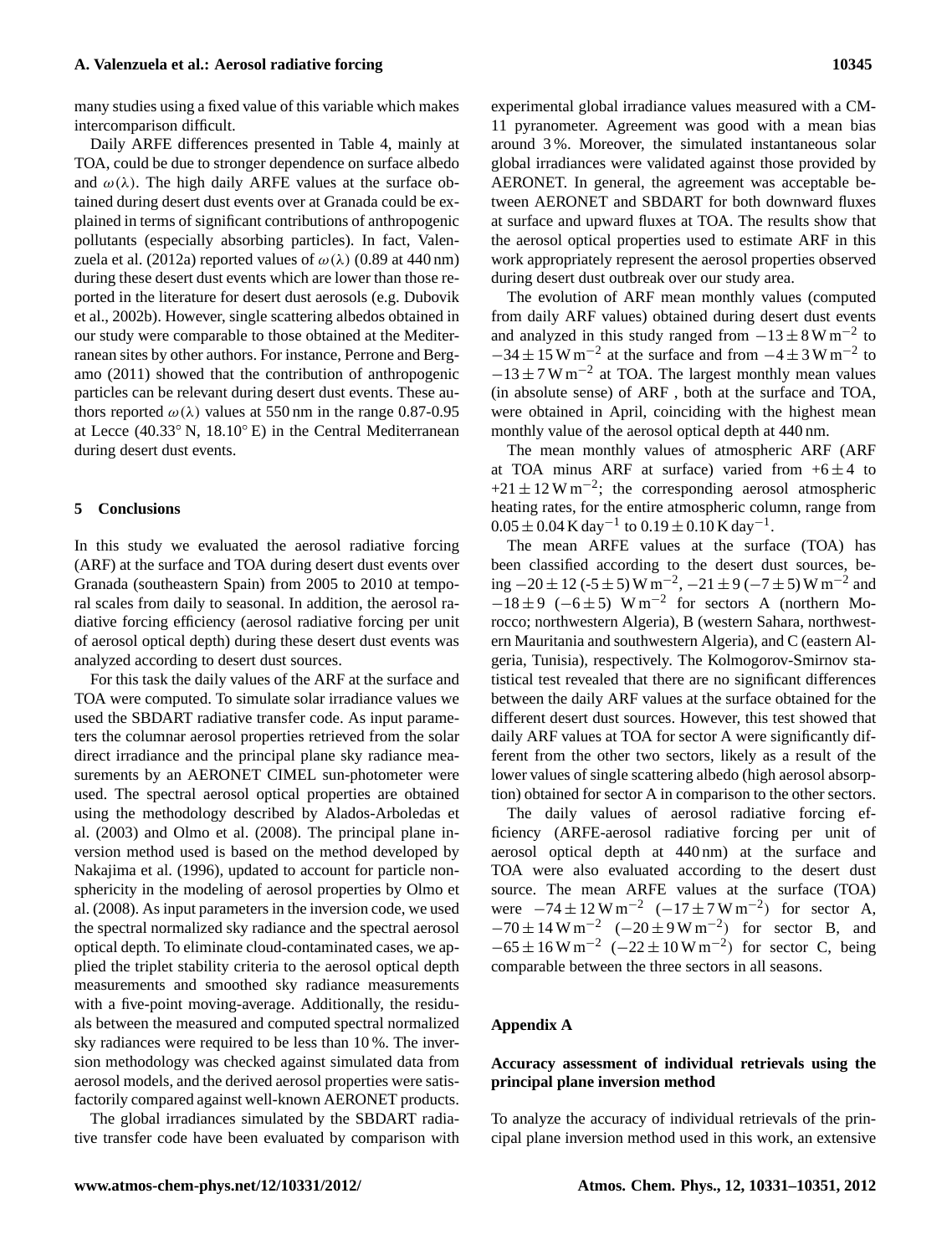

**Fig. A1.** Assumed and retrieved data for the analyzed case presented in Table A1: **(a)** spectral single scattering albedo, **(b)** volume size distribution, **(c)** spectral phase function, and **(d)** spectral normalized sky radiance in the principal plane.



**Fig. A2.** Relative deviations between assumed and retrieved  $R(\Theta, \lambda)$ for the analyzed case presented in Table A1.

sensitivity test was performed using assumed and retrieved aerosol properties for cases characterized by different loads of mineral dust particles. The purpose of the sensitivity tests was to verify the algorithm efficiency and check the results regarding the setting of the inversion algorithm.

We have generated a set of synthetic data using the direct code (MKDTA software) included in the SKYRAD.PACK code, replacing the spherical kernels by the nonspherical kernels computed in Olmo et al. (2008). These synthetic data (assumed data) are computed by varying the particle mean radius, the volume concentrations, the standard deviations and the refractive index (different dust-like aerosol models). In these tests the properties of the fine mode are assumed as constant. The analysis was performed for 440, 670, 870 and 1020 nm wavelengths, and the maximum scattering angle used was 140◦ .

Then, we applied the principal plane inversion algorithm to derive the aerosol optical parameters, using as input parameters the spectral aerosol optical depth and the normalized sky radiances retrieved by the direct method. The differences between retrieved and assumed values of aerosol properties give the apparent retrieval errors inherent to the inversion algorithm.

The following equation describes the bimodal log-normal model assumed in the simulations:

$$
\frac{dV(r)}{d\ln r} = \sum_{i=1}^{2} \frac{V_i}{\sqrt{2\pi \sigma_i r}} \exp\left[-\frac{(\ln r - \ln r_i)^2}{2\sigma_i^2}\right]
$$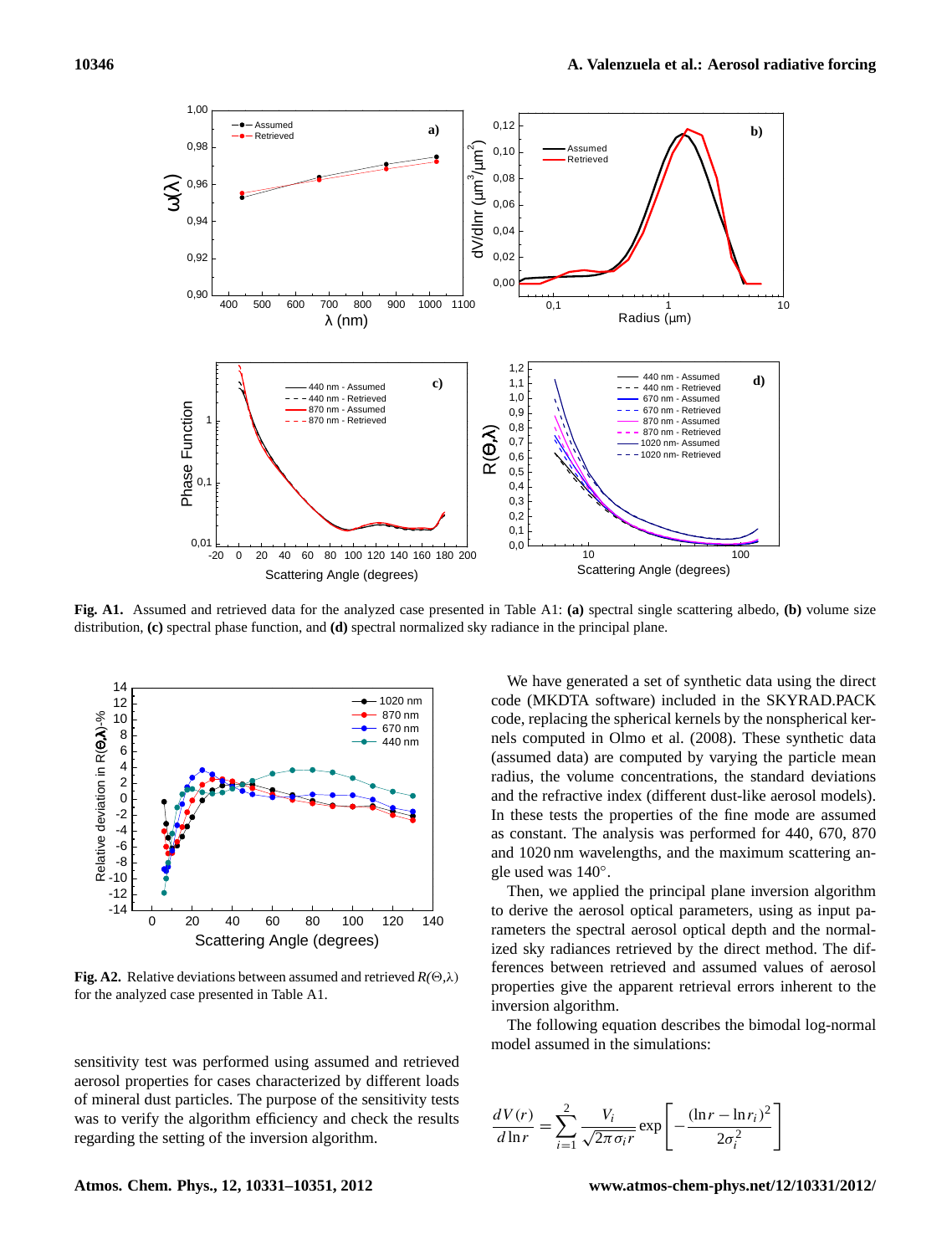

**Fig. A3.** Retrieval results with and without errors in input data for the Saharan dust case detected over Granada on 23 June 2008. **(a)** Volume size distribution retrievals derived using as input parameters  $\tau_a(\lambda)$ ,  $\tau_a(\lambda)$  – 5 % and  $\tau_a(\lambda)+5$  %; **(b)**  $R(\Theta,\lambda)$  retrievals derived using as input parameters  $\tau_a(\lambda)$ ,  $\tau_a(\lambda) - 5$  % and  $\tau_a(\lambda) + 5$  %; **(c)**  $\omega(\lambda)$  retrievals derived using as input parameters  $R(\Theta, \lambda)$  and  $R(\Theta, \lambda) + 7$  %, and **(d)**  $\omega(\lambda)$ retrievals derived using as input parameter  $\tau_a(\lambda)$ ,  $\tau_a(\lambda)$ -5 % and  $\tau_a(\lambda)$ +5 %.



**Fig. A4.**  $\omega(\lambda)$  retrievals derived for desert dust case (23 June 2008) using a spectrally constant value of 0.15 for the surface albedo (A), and using the spectrally dependent values of A provided by AERONET network.

where  $dV(r)/d\ln r$  is the particle volume size distribution, r is the particle radius,  $i$  denotes fine or coarse modes,  $V_i$  is the volume concentrations, and  $\sigma_i$  the standard deviations.

Table A1 shows an example of the assumed parameters used in the sensitivity tests. Considering the importance of

function and normalized sky radiances for the example preaerosol absorption in radiative forcing, it is also of interest to evaluate the agreement between the assumed (direct method) and retrieved (inversion algorithm) values of single scattering albedo. Figure A1 shows the assumed and retrieved effective single scattering albedo, volume size distribution, phase sented in Table A1. As seen in Fig. A1, the retrieved aerosol properties by the inversion procedure were close to the assumed values. The RMSE % (root mean square error) computed for the data sets (assumed vs. retrieved) in Fig. A1, including all wavelengths and/or scattering angles for each data set, is close to 1 % for single scattering albedo, close to 2 % for phase functions and close to 3 % for normalized sky radiances. For the volume size distribution, the RMSE % are close to 3 % in coarse mode, but could increase up to 30 % for radius close to  $0.1$  and  $7 \mu m$ . Outside this range of radius the RMSE % increases drastically.

Figure A2 shows the relative deviations between the assumed and retrieved  $R(\Theta,\lambda)$  for the analyzed case (Table A1), that is computed as follows:

$$
\frac{(R_{Retrieved}(\Theta,\lambda)-R_{Assumed}(\Theta,\lambda))}{R_{Assumed}(\Theta,\lambda)}.
$$

As seen in Fig. A2, the relative deviations have a clear angular dependence that increases for lower scattering angles and reaches a maximum of 12 % at scattering angles close to 6◦ .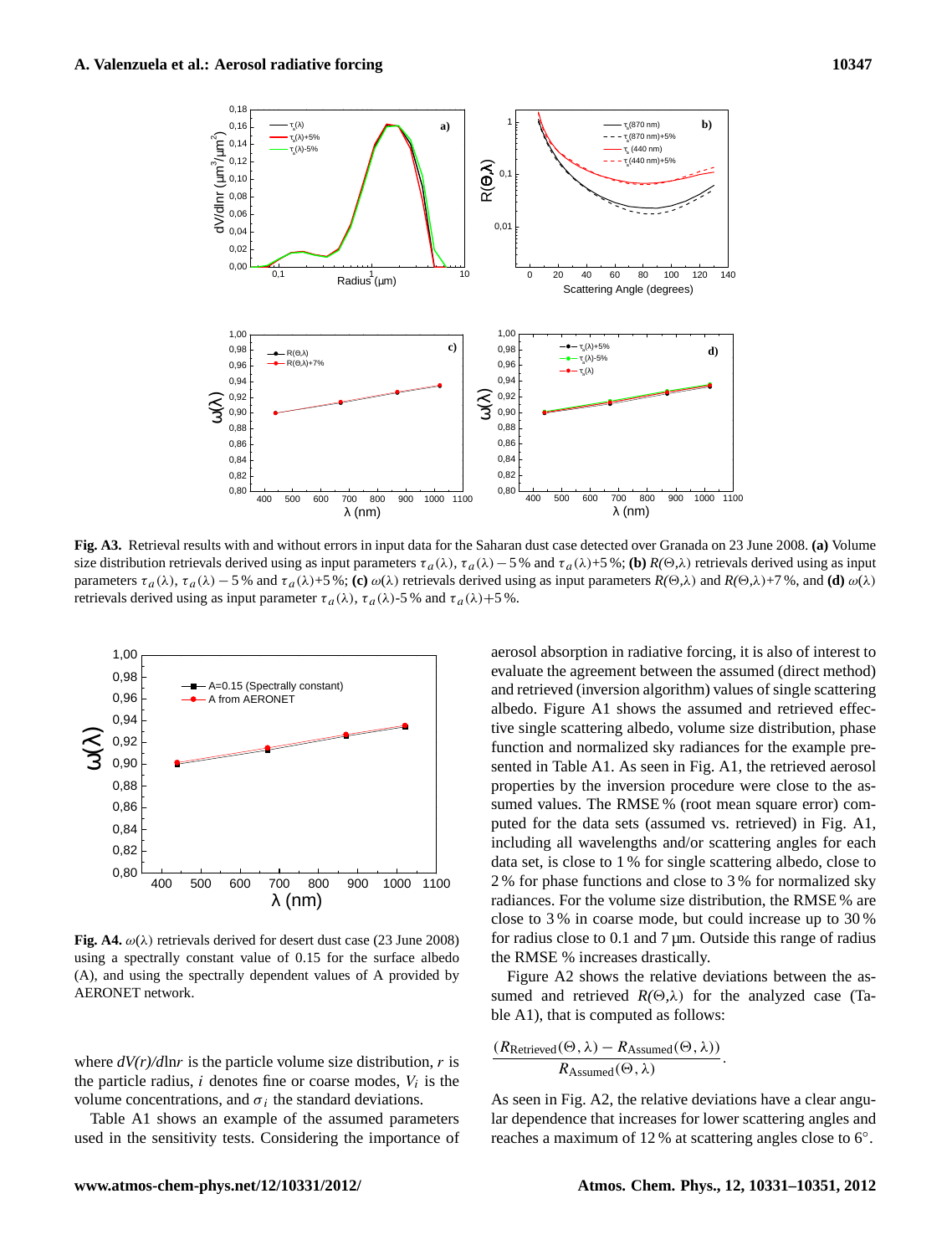| Volume mean radius                     | $r_f = 0.16$<br>$r_c = 1.33$           |
|----------------------------------------|----------------------------------------|
| Ratio of particle volume concentration | $V_f/V_c = 0.05$                       |
| Standard deviations                    | $\sigma_f = 0.25$<br>$\sigma_c = 0.52$ |
| Refractive Index                       | $n = 1.51$<br>$k = -0.002$             |

**Table A1.** Example of the assumed aerosol parameters used in the sensitivity tests (f: fine mode, c: coarse mode).

Similar results are obtained for the different dust-like aerosol models tested using the spheroid model. In all cases, the optical parameter retrievals were performed with RMSE % close to 5 % or less, and close to 10 % or less for normalized sky radiances and volume size distributions. These results are in agreement with the criteria used in the inversion algorithm for the cloud-screening method and also with the minimization of the normalized sky radiance residuals in the iterative procedure.

On the other hand, to analyze the behavior of the inversion code–taking into account the possible errors on input parameters, e.g., calibration or systematic errors–we have performed different tests on data with errors of 3 % and 5%(also 7%), in  $\tau_a(\lambda)$ ,  $R(\Theta, \lambda)$  surface albedo and refractive index. These error variations also include the possible errors in radiance calibrations (e.g. Torres, 2012). For example, Fig. A3 shows different retrievals obtained from experimental data corresponding to the Saharan dust event that affected Granada on 23 June 2008. In this case, we assumed errors of 5% and 7% in  $\tau_a(\lambda)$  and  $R(\Theta,\lambda)$ . The RMSE% for the data sets presented in Fig. A3 is less than 5 % in all cases. Also, the different tests performed show that the differences between assumed (without errors) and retrieved (with errors) optical parameters, in absence of strong systematic biases, is about 5 % or less in all cases. Therefore, this residual value can be adopted as an indicator of the quality of the retrievals.

In addition, Fig. A4 shows the effective  $\omega(\lambda)$  derived for this dust event using a spectrally constant value for the surface albedo (0.15) and using the spectrally dependent surface albedo provided by AERONET network. The results show, in agreement with other authors (e.g. Dubovik and King, 2000; Dubovik et al., 2002b), that the  $\omega(\lambda)$  is minimally affected by surface albedo.

Finally, using this methodology and in view of the previous results, the accuracies of single scattering albedo and asymmetry parameter retrievals, using scattering angles up to 100◦ or greater, are about 5 % for different mineral aerosol loading. For volume size distributions, the error depends on the particle size. For the radius interval 0.1-7 µm, the retrieval errors do not exceed 10 %. Even taking into account the limitations of this methodology, these results are comparable to those derived by other authors using the almucantar configuration (e.g. Dubovik and King, 2000; Dubovik et al., 2002b).

*Acknowledgements.* This work was supported by the Andalusia Regional Government through projects P08-RNM-3568 and P10-RNM-6299, by the Spanish Ministry of Science and Technology through projects CGL2010-18782, CSD2007-00067 and CGL2011-13580-E/CLI; and by EU through ACTRIS project (EU INFRA-2010-1.1.16-262254). The authors thankfully acknowledge the computer resources, technical expertise and assistance provided by the Barcelona Supercomputing Center. ALFA database computation was partly supported by RES (Spanish Supercomputation Network) computing resources (projects AECT-2009-1-0012, AECT-2011-3-0016). We are in debt to Oleg Dubovik and the anonymous reviewers that have contributed to improve the quality of the paper with their comments and suggestions. We also thank Dr Andrew Kowalski for revising the manuscript.

Edited by: O. Dubovik

## **References**

- Alados-Arboledas, L., Lyamani, H., and Olmo, F. J.: Aerosol size properties at Armilla, Granada (Spain), Q. J. R. Meteorol. Soc., 129, 1395–1413, 2003.
- Alados-Arboledas, L., Alcántara, A., Olmo, F. J., Martínez-Lozano, J. A., V. Estellés, Cachorro, V., Silva, A. M., Horvath, H., Gangl, M., Díaz, A., Pujadas, M., Lorente, J., Labajo, A., Sorribas, M., and Pavese, G.: Aerosol columnar properties retrieved from CIMEL radiometers during VELETA 2002, Atmos. Environ., 42, 2654–2667, 2008.
- Alam, K., Trautmann, T., Blaschke, T., and Majid, H.: Aerosol optical and radiative properties during summer and winter seasons over Lahore and Karachi, Atmos. Environ., 50, 234–245, 2012.
- Antón, M., Valenzuela, A., Cazorla, A., Gil, J. E., Fernández-Galvez, J., Lyamani, H., Foyo-Moreno, I., Olmo, F.J., Alados- ´ Arboledas, L: Global and diffuse shortwave irradiance during a strong desert dust episode at Granada (Spain), Atmos. Res., 118, 232–239, 2012.
- d'Almeida, G. A., Koepke, P., and Shettle, E. P.: Atmospheric Aerosols: Global Climatology and Radiative Characteristics, A. Deepak Publishing, Hampton, VA, 1991.
- Antón, M., Gil, J. E., Fernández-Gálvez, J., Lyamani, H., Valenzuela, A., Foyo-Moreno, I., Olmo, F. J., and Alados-Arboledas, L.: Evaluation of the aerosol forcing efficiency in the UV erythemal range at Granada, Spain, J. Geophys. Res., 116, D20214, [doi:10.1029/2011JD016112,](http://dx.doi.org/10.1029/2011JD016112) 2011.
- Bauer, S., Bierwirth, E., Esselborn, M., Petzold, A., Macke, A., Trautmann, T., and Wendisch, M.: Airborne spectral radiation measurements to derive solar radiative forcing of Saharan dust mixed with biomass burning smoke particles, Tellus 63B, 742– 750, 2011.
- Bellantone, V., Carofalo, I., De Tomasi, F., Perrone, M. R., Santese, M., Tafuro, A. M., Turnone, A.: In situ samplings and remote sensing measurements to characterize aerosol properties over South-East Italy, J. Atmos. Oceanic Technol., 25, 1341– 1356, 2008.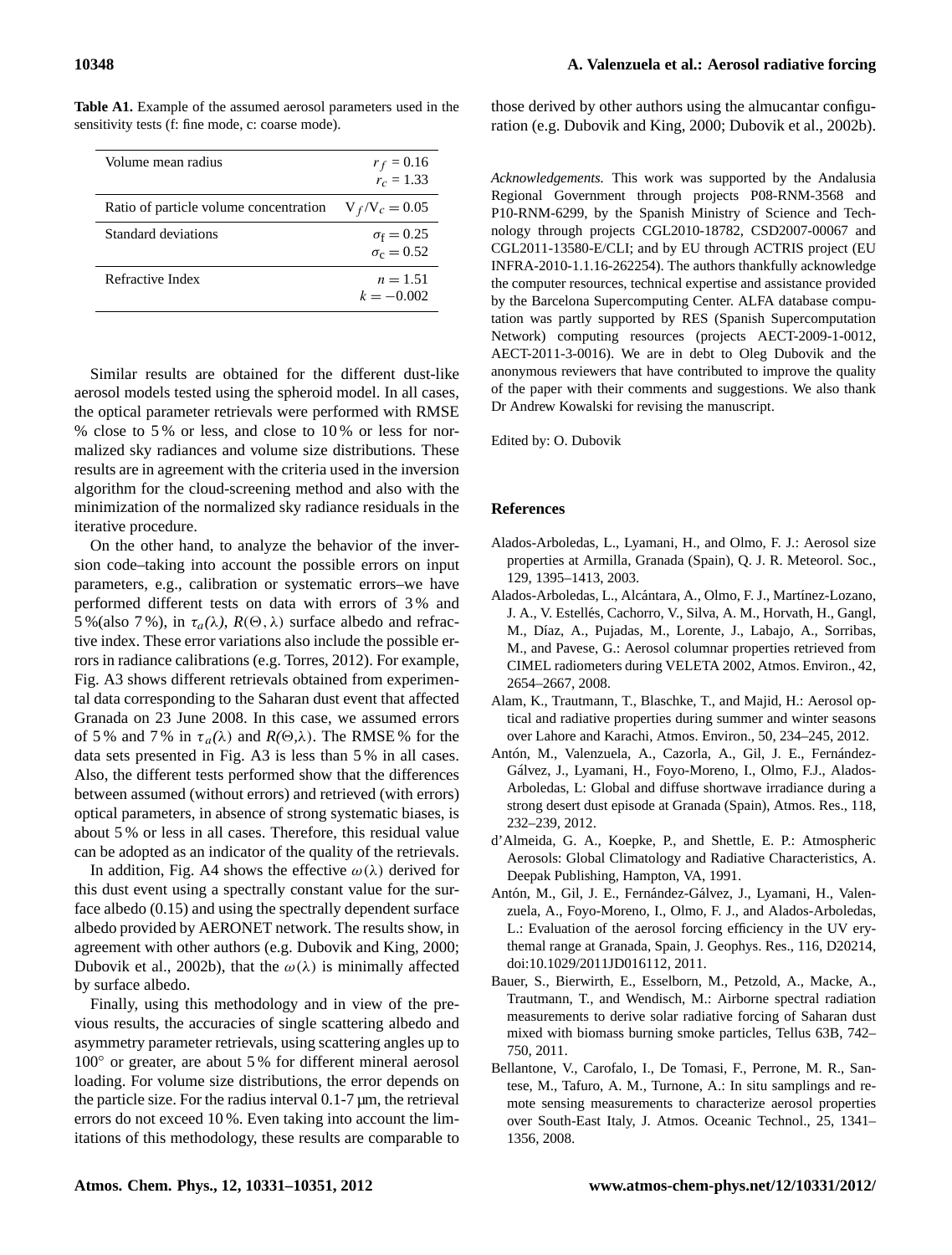# **A. Valenzuela et al.: Aerosol radiative forcing 10349**

- Boucher, O., Schwartz, S.E., Ackerman, T.P., Anderson, T.L., Bergstrom, B., Bonnel, B., Chylek, P., Dahlback, A., Fouquart, Y., Fu, Q., Halthore, R.N., Haywood, J.M., Iversen, T., Kato, S., Kinne, S., Kirkevag, A., Knapp, K.R., Lacis, A., Laszlo, I., Mishchenko, M.I., Nemesure, S., Ramaswamy, V., Roberts, D.L., Russell, P., Schlesinger, M.E., Stephens, G.L., Wagener, R., Wang, M., Wong, J., Yang, F.: Intercomparison of models representing direct shortwave radiative forcing by sulfate aerosols, J. Geophys. Res., 103, 16979–16998, 1998.
- Bush, B. C. and Valero, F. P. J.: Surface aerosol radiative forcing at Gosan during the ACE-Asia campaign, J. Geophys. Res., 108, 8660, doi:10.1029/2002JD003233, 2003.
- Carofalo, I., Fermo, P., Perrone, M. R., and Piazzalunga, A.: Advection patterns and composition of TSP and  $PM_{2.5}$  samples over south-east Italy, Proc. Chem. Eng. Trans. 18, 185–192, 2008.
- Cachorro, V. E., Toledano, C., Prats, N., Sorribas, M., Mogo, S., Berjón, A., Torres, B., Rodrigo, R., de la Rosa, J., and De Frutos, A. M.: The strongest desert dust intrusion mixed with smoke over the Iberian Peninsula registered with Sun photometry, J. Geophys. Res., 113, D14S04, [doi:10.1029/2007JD009582,](http://dx.doi.org/10.1029/2007JD009582) 2008.
- Cazorla, A., Olmo, F. J., and Alados-Arboledas, L.: Development of a sky imager for cloud covers assessment, J. Opt. Soc. Am.-A, 25, 29–38, 2008.
- Cazorla, A., Shields, J. E., Karr, M. E., Olmo, F. J., Burden, A., and Alados-Arboledas, L.: Technical Note: Determination of aerosol optical properties by a calibrated sky imager, Atmos. Chem. Phys., 9, 6417–6427, [doi:10.5194/acp-9-6417-2009,](http://dx.doi.org/10.5194/acp-9-6417-2009) 2009.
- Derimian, Y., Karnieli, A., Kaufman, Y. J., Andreae, M. O., Andreae, T. W., Dubovik, O., Maenhaut, W., Koren, I., and Holben, B. N.: Dust and pollution aerosols over the Negev desert, Israel: Properties, transport, and radiative effect, J. Geophys. Res., 111, D05205, [doi:10.1029/2005JD006549,](http://dx.doi.org/10.1029/2005JD006549) 2006.
- Derimian, Y., Leon, J. F., Dubovik, O., Chiapello, I., Tanre, D., Sinyuk, A., Auriol, F., Podvin, T., Brogniez, G., and Holben, B. N.: Radiative properties of aerosol mixture observed during the dry season 2006 over M'Bour, Senegal (African Monsoon Multidisciplinary Analysis campaign), J. Geophys. Res., 113, D00C09, [doi:10.1029/2008JD009904,](http://dx.doi.org/10.1029/2008JD009904) 2008.
- Di Biagio, C., di Sarra, A., Meloni, D., Monteleone, F., Piacentino, S., and Sferlazzo, D.: Measurements of Mediterranean aerosol radiative forcing and influence of the single scattering albedo, J. Geophys. Res., 114, D06211, [doi:10.1029/2008JD011037,](http://dx.doi.org/10.1029/2008JD011037) 2009.
- Di Sarra, A., di Biagio, C., Meloni, D., Monteleone, F., Pace, G., Pugnaghi, S., and Sferlazzo, D.: Shortwave and longwave radiative effects of the intense Saharan dust event of 25–26 March 2010 at Lampedusa (Mediterranean Sea), J. Geophys. Res., 116, D23209, [doi:10.1029/2011JD016238,](http://dx.doi.org/10.1029/2011JD016238) 2011.
- Dubovik, O., Smirnov, A., Holben, B.N., King, M.D., Kaufman, Y.J., Eck, T.F., I. Slutsker, I.: Accuracy assessment of aerosol optical properties retrieved from Aerosol Robotic Network (AERONET) Sun and sky radiance measurements, J. Geophys. Res, 105, 9791–9806, 2000.
- Dubovik, O., Holben, B. N., Lapyonok, T., Sinyuk, A., Mishchenko, M. I., Yang P., and Slutsker, I.: Non-spherical aerosol retrieval method employing light scattering by spheroids, Geophys. Res. Lett., 29, 1415, [doi:10.1029/2001GL014506,](http://dx.doi.org/10.1029/2001GL014506) 2002a.
- Dubovik, O., Holben, B., Eck, T. F., Smirnov, A., Kaufman, Y. J., King, M. D., Tanre, D., and Slutsker, I.: Variability of absorption and optical properties of key aerosol types observed in world-

wide locations, J. Atmos. Sci., 59, 590–608, 2002b.

- Dubovik, O., Sinyuk, A., Lapyonok, T., Holben, B. N., Mishchenko, M., Yang, P., Eck, T. F., Volten, H., Muñoz, O., Veihelmann, B., van der Zande, W. J., Leon, J. F., Sorokin, M., and Slutsker, I.: Application of spheroid models to account for aerosol particle nonsphericity in remote sensing of desert dust, J. Geophys. Res., 111, D11208, [doi:10.1029/2005JD006619,](http://dx.doi.org/10.1029/2005JD006619) 2006.
- Dubovik, O. and King M. D.: A flexible inversion algorithm for retrieval of aerosol optical properties from sun and sky radiance measurements, J. Geophys. Res., 105, 20673–20696, 2000.
- Draxler, R. R. and Rolph, G.: HYSPLIT (Hybrid Single-Particle Lagrangian Integrated Trajectory) Model, NOAA Air Resour. Lab., Silver Spring, Md. available at: [http://www.arl.noaa.gov/ready/](http://www.arl.noaa.gov/ready/hysplit4.html) [hysplit4.html,](http://www.arl.noaa.gov/ready/hysplit4.html) 2003.
- Eck, T. F., Holben, B. N., Sinyuk, A., Pinker, R. T., Goloub, P., Chen, H., Chatenet, B., Li, Z., Singh, R. P., Tripathi, S. N., Reid, J. S., Giles, D. M., Dubovik, O., O'Neill, N. T., Smirnov, A., Wang, P., and Xia, X.: Climatological aspects of the optical properties of fine/coarse mode aerosol mixtures, J. Geophys. Res., 115, D19205, [doi:10.1029/2010JD014002,](http://dx.doi.org/10.1029/2010JD014002) 2010.
- Foster, P., Ramaswamy, V., Artaxo, P., Berntsen, T., Betts, R., Fahey, D. W., Haywood, J., Lean, J., Lowe, D. C., Myhre, G., Nganga, J., Prinn, R., Raga, G., Schulz, M., and Van Dorland, R.: Changes in Atmospheric Constituents and in Radiative Forcing, in: Climate Change 2007: The Physical Science Basis, Contribution of Working Group I to the Fourth Assessment Report of the Intergovernmental Panel on Climate Change, edited by: Solomon, S., Qin, D., Manning, M., Chen, Z., Marquis, M. , Averyt, K. B., Tignor, M., and Miller, H. L., Cambridge University Press, Cambridge, United Kingdom and New York, NY, USA, 2007.
- Gangoiti, G., Alonso, L., Navazo, M., García, J. A., and Millán, M. M.: North African soil dust and European pollution transport to America during the warm season: Hidden links shown by a passive tracer simulation, J. Geophys. Res., 111, D10109, [doi:10.1029/2005JD005941,](http://dx.doi.org/10.1029/2005JD005941) 2006.
- Garcia, O. E., Exposito, F. J., Diaz, J. P., and Diaz, A. M.: Radiative forcing under mixed aerosol conditions, J. Geophys. Res., 116, D01201, [doi:10.1029/2009JD013625,](http://dx.doi.org/10.1029/2009JD013625) 2011.
- Gerasopoulos, E., Andreae, M. O., Zerefos, C. S., Andreae, T. W., Balis, D., Formenti, P., Merlet, P., Amiridis, V., and Papastefanou, C.: Climatological aspects of aerosol optical properties in Northern Greece, Atmos. Chem. Phys., 3, 2025–2041, [doi:10.5194/acp-3-2025-2003,](http://dx.doi.org/10.5194/acp-3-2025-2003) 2003.
- Guerrero-Rascado, J. L., Ruiz, B., and Alados-Arboledas, L.: Multispectral Lidar characterization of the vertical structure of Saharan dust aerosol over southern Spain, Atmos. Environ., 42, 2668– 2681, 2008.
- Guerrero-Rascado, J. L., Olmo, F. J., Avilés-Rodríguez, I., Navas-Guzman, F., Pérez-Ramírez, D., Lyamani, H., and Alados Arboledas, L.: Extreme Saharan dust event over the southern Iberian Peninsula in september 2007: active and passive remote sensing from surface and satellite, Atmos. Chem. Phys., 9, 8453– 8469, [doi:10.5194/acp-9-8453-2009,](http://dx.doi.org/10.5194/acp-9-8453-2009) 2009.
- Holben, B. N., Eck, T. F., Slutsker, I., Tanre, D., Buis, J. P., Setzer, A., Vermote, E., Reagan, J. A., Kaufman, Y. J., Nakajima, T., Lavenu, F., Jankowiak, I., Smirnov, A.: AERONET – A federated instrument network and data archive for aerosol characterization, Remote Sens. Environ., 66, 1–16, 1998.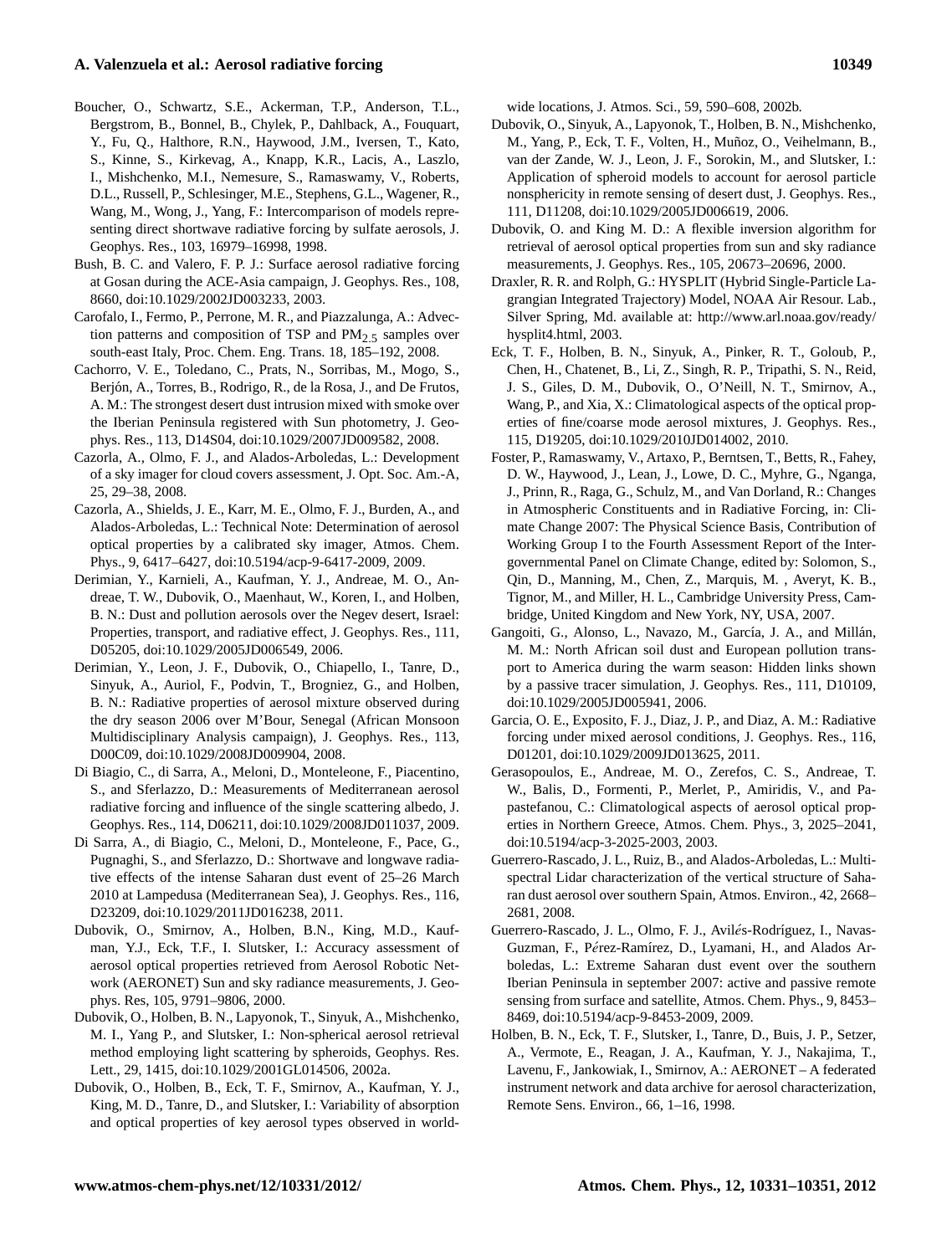- Huang, J., Fu, Q., Su, J., Tang, Q., Minnis, P., Hu, Y., Yi, Y., and Zhao, Q.: Taklimakan dust aerosol radiative heating derived from CALIPSO observations using the Fu-Liou radiation model with CERES constraints, Atmos. Chem. Phys., 9, 4011–4021, [doi:10.5194/acp-9-4011-2009,](http://dx.doi.org/10.5194/acp-9-4011-2009) 2009.
- Kandler, K., Benker, N., Bundke, U., Cuevas, E., Ebert, M., Knippertz, P., Rodríguez, S., Schützd, L., and Weinbruch, S.: Chemical composition and complex refractive index of Saharan Mineral Dust at Izaña, Tenerife (Spain) derived by electron microscopy, Atmos. Environ., 41, 8058–8074, 2007.
- Kim, D. H., Sohn, B. J., Nakajima, T., and Takamura, T.: Aerosol radiative forcing over east Asia determined from ground-based solar radiation measurements, J. Geophys. Res., 110, D10S22, [doi:10.1029/2004JD004678,](http://dx.doi.org/10.1029/2004JD004678) 2005.
- Kneizys, F. X., Shettle E. P., Abreu, L. W., Chetwind, J. H., Anderson, G. P., Gallery W. O., Selby, J. E. A., and Clough, S. A.: Users guide to LOWTRAN7, Environmental research paper 1010. Bedford, MA: US Air Force Geophys. Lab., 1988.
- Koren, I., Ganor, E., and Joseph, J. H.: On the relation between size and shape of desert dust aerosol, J. Geophys. Res., 106, 18047– 18054, 2001.
- Kobayashi, E., Uchiyama, A., Yamazaki, A., and Kudo, R.: Retrieval of Aerosol Optical Properties Based on the Spheroid Model, J. Meteorol. Soc. Jpn., 88, 847–856, 2010.
- Kubilay, N., Cokacar, T., and Oguz, T.: Optical properties of mineral dust outbreaks over the northeastern Mediterranean, J. Geophys. Res., 108, 4666, [doi:10.1029/2003JD003798,](http://dx.doi.org/10.1029/2003JD003798) 2003.
- Li, Z., Goloub, P., Devaux, C., Gu, X., Qiao, Y., Zhao, F., and Chen, H.: Aerosol polarized phase function and single scattering albedo retrieved from ground-based measurements, Atmos. Res., 71, 233–241, 2004.
- Liou, K.N.: An introduction to Atmospheric Radiation, Elsevier, New York, USA, 583 pp., 2002.
- Lucht, W. and Roujean, J. L.: Consideration in parametric modeling of BRDF and albedo from multi-angular satellite sensors observations, Remote Sens. Rev., 18, 343–379, 2000.
- Lyamani, H., Olmo, F. J., and Alados-Arboledas, L.: Saharan dust outbreak over southeastern Spain as detected by sun photometer, Atmos. Environ., 39, 7276–7284, 2005.
- Lyamani, H., Olmo, F. J., Alcántara, A., and Alados-Arboledas, L.: Atmospheric aerosols during the 2003 heat wave in southeastern Spain I: Spectral optical depth, Atmos. Environ., 40–33, 6453– 6464, 2006a.
- Lyamani, H., Olmo, F. J., Alcántara, A., and Alados-Arboledas, L.: Atmospheric aerosols during the 2003 heat wave in southeastern Spain II: Microphysical columnar properties and radiative forcing, Atmos. Environ., 40, 6465–6476, 2006b.
- Meloni, D., di Sarra, A., Di Iorio, T., and Fiocco G.: Influence of the vertical profile of Saharan dust on the visible direct radiative forcing, J. Quant. Spectrosc. Radiat. Transfer, 93, 397–413, 2005.
- Mishchenko M. I.: Light scattering by size-shape distributions of randomly oriented axially symmetric particles of a size comparable to a wavelength, Appl. Opt., 32, 4652–4666, 1993.
- Mishchenko, M. I., Travis, L. D., Kahn, R. A., and West, R. A.: Modeling phase functions for dust like tropospheric aerosols using a shape mixture of randomly oriented polydisperse spheroids, J. Geophys. Res., 102, 16831–16848, 1997.
- Moody, E.G., King, M. D., Platnick, S., Schaaf C.B., and Gao F.: Spatially complete global spectral surface albedos: valueadded datasets derived from Terra MODIS land products, IEEE T. Geosci. Remote., 43, 144–158, 2005.
- Muñoz, O., Volten, H., de Haan, J. F., Vassen, W., and Hovenier, J. W.: Experimental determination of scattering matrices of randomly oriented fly ash and clay particles at 442 and 633 nm, J. Geophys. Res., 106, 22833–22844, 2001.
- Myhre, G., Grini, A., Haywood, J. M., Stordal, F., Chatenet, B., Tanre, D., Sundet, J. K., and Isaksen, I. S. A.: Modeling the radiative impact of mineral dust during the Saharan Dust Experiment (SHADE) campaign J. Geophys. Res., 108, 8579, [doi:10.1029/2002JD002566,](http://dx.doi.org/10.1029/2002JD002566) 2003.
- Nakajima, T., Tonna, G., Rao, R. Z., Boi, P., Kaufman, Y., and Holben, B.: Use of sky brightness measurements from ground for remote sensing of particulate polydispersions, Appl. Opt., 35, 2672–2686, 1996.
- Olmo, F. J., Quirantes, A., Alcantara, A., Lyamani, H., and Alados-Arboledas, L.: Preliminary results of a non-spherical aerosol method for the retrieval of the atmospheric aerosol optical properties, J. Quant. Spectrosc. Radiat. Transfer., 100, 305–314, 2006.
- Olmo, F. J., Quirantes, A., Lara, V., Lyamani, H., and Alados-Arboledas, L.: Aerosol optical properties assessed by an inversion method using the solar principal plane for non-spherical particles, J. Quant. Spectrosc. Radiat. Transfer., 109, 1504–1516, 2008.
- Otto, S., Bierwirth, E., Weinzierl, B., Kandler, K., Esselborn, M., Tesche, M., Schladitz, A., Wendisch, M. and Trautmann, T.: Solar radiative effects of a Saharan dust plume observed during SAMUM assuming spheroidal model particles, Tellus 61B, 270– 296, 2009.
- Papayannis, A., Amiridis, V., Mona, L., Tsaknakis, G., Balis, D., Bösenberg, J., Chaikovski, A., De Tomasi, F., Grigorov, I., Mattis, I., Mitev, V., Müller, D., Nickovic, S., Pérez, C., Pietruczuk, A., Pisani, G., Ravetta, F., Rizi, V., Sicard, M., Trickl, T., Pandithurai, G., Seethala, C., Murthy, B. S., and Devara, P. C. S.: Investigation of atmospheric boundary layer characteristics for different aerosol absorptions: Case studies using CAPS model, Atmos. Environ., 42, 4755–4768, 2008.
- Perrone, M. R. and Bergamo, A.: Direct radiative forcing during Sahara dust intrusions at a site in the Central Mediterranean: Anthropogenic particle contribution, Atmos. Res. [doi:10.1016/jatmosres.2011.05.011,](http://dx.doi.org/10.1016/jatmosres.2011.05.011) 2011.
- Pilinis, C. and Li, X.: Particle shape and internal inhomogeneity effects in the optical properties of tropospheric aerosols of relevance to climate forcing, J. Geophys. Res., 103, 3789–3800, 1998.
- Pinker, R. T., Liu, H., Osborne, S. R., and Akoshile, C.: Radiative effects of aerosols in sub-Sahel Africa: Dust and biomass burning, J. Geophys. Res., 115, D15205, [doi:10.1029/2009JD013335,](http://dx.doi.org/10.1029/2009JD013335) 2010.
- Prasad, A. K., Singh, S., Chauhan, S. S., Srivastava, M. K., Singh, R. P., and Singh, R.: Aerosol radiative forcing over the Indo-Gangetic plains during major dust storms, Atmos. Environ., 41, 6289–6301, 2007.
- Prospero, J. M., Ginoux, P., Torres, O., Nicholson, S. E., and Gill, T. E.: Environmental characterization of global sources of atmospheric soil dust identified with the Nimbus 7 Total Ozone